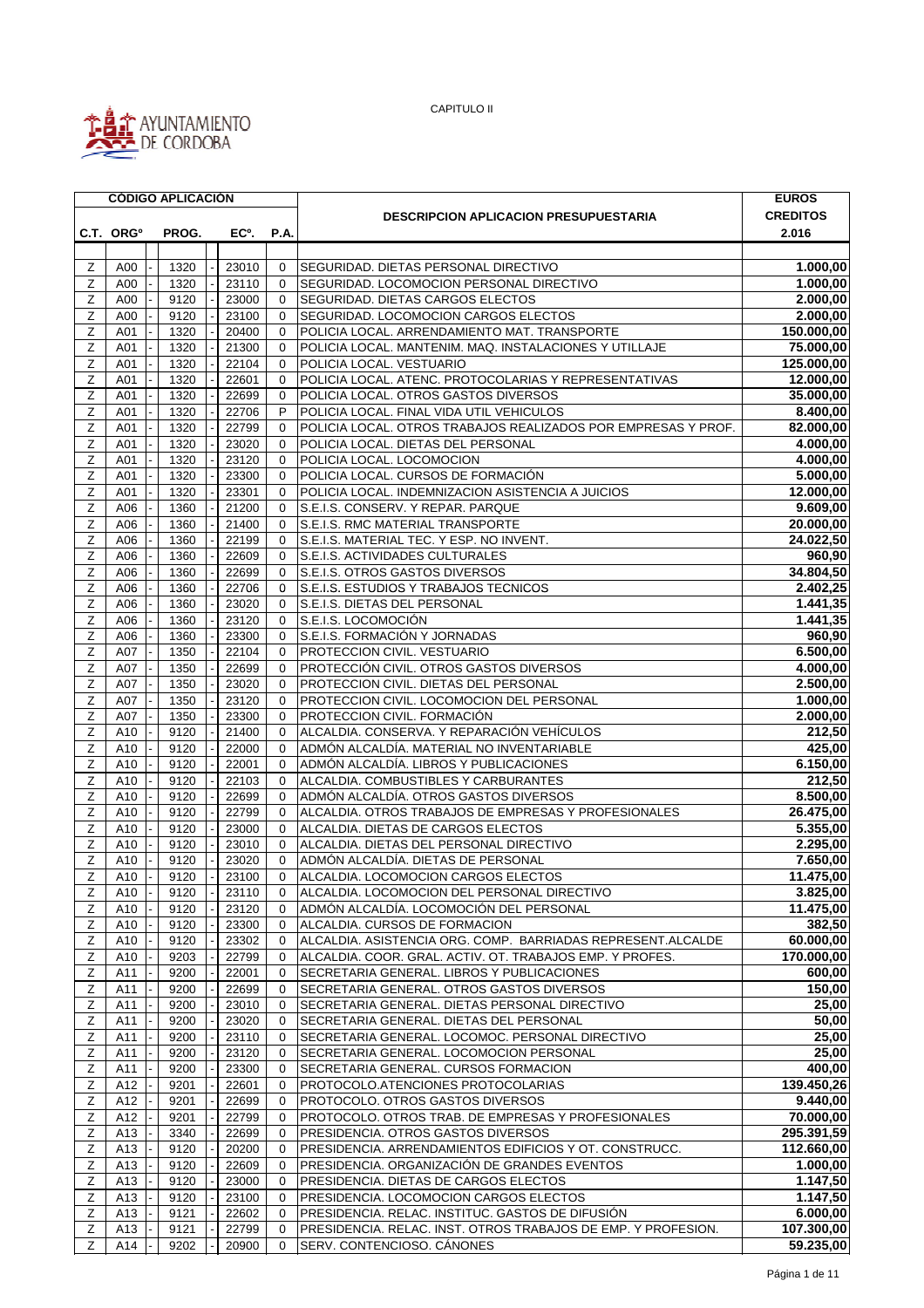

|                |                       | <b>CÓDIGO APLICACIÓN</b> |                   |             |                                                                | <b>EUROS</b>    |
|----------------|-----------------------|--------------------------|-------------------|-------------|----------------------------------------------------------------|-----------------|
|                |                       |                          |                   |             | <b>DESCRIPCION APLICACION PRESUPUESTARIA</b>                   | <b>CREDITOS</b> |
|                | C.T. ORG <sup>o</sup> | PROG.                    | EC <sup>o</sup> . | P.A.        |                                                                | 2.016           |
| Ζ              | A14                   | 9202                     | 22001             | $\Omega$    | SERV. CONTENCIOSO. LIBROS Y PUBLICACIONES                      | 1.000,00        |
| Ζ              | A14                   | 9202                     | 22604             | 0           | SERV. CONTENCIOSO. GASTOS JUDICIALES                           | 14.600,00       |
|                |                       |                          |                   |             |                                                                |                 |
| Ζ              | A14                   | 9202                     | 22699             | $\Omega$    | SERV. CONTENCIOSO. OTROS GASTOS DIVERSOS                       | 5.000,00        |
| Ζ              | A14                   | 9202                     | 23010             | $\mathbf 0$ | SERV. CONTENCIOSO. DIETAS PERSONAL DIRECTIVO                   | 225,00          |
| Ζ              | A14                   | 9202                     | 23020             | $\Omega$    | SERV. CONTENCIOSO. DIETAS DEL PERSONAL                         | 350,00          |
| Ζ              | A14                   | 9202                     | 23110             | $\mathbf 0$ | SERV. CONTENCIOSO. LOCOMOCIÓN PERSONAL DIRECTIVO               | 125,00          |
| Ζ              | A14                   | 9202                     | 23120             | 0           | SERV. CONTENCIOSO. LOCOMOCIÓN DEL PERSONAL                     | 300,00          |
| Z              | A15                   | 4910                     | 22001             | $\Omega$    | GAB. MEDIOS COM. PRENSA Y PUBLICACIONES                        | 11.900,00       |
| Ζ              | A15                   | 4910                     | 22602             | $\mathbf 0$ | GAB. MEDIOS COM. PUBLICIDAD                                    | 276.400,00      |
| Ζ              | A15                   | 4910                     | 22699             | $\Omega$    | GAB. MEDIOS COM. OTROS G. FUNCIONAMIENTO                       | 11.900,00       |
| Ζ              | A15                   | 4910                     | 22706             | $\mathbf 0$ | GAB. MEDIOS COM. CONTRATAC. DE SERVICIOS                       | 200.000,00      |
| Ζ              | A16                   | 9200                     | 22001             | $\Omega$    | OFICINA JUNTA DE GOBIERNO LOCAL. LIBROS Y PUBLICACIONES        | 250,00          |
|                |                       |                          |                   |             |                                                                |                 |
| Ζ              | A16                   | 9200                     | 22699             | $\mathbf 0$ | OFICINA JUNTA DE GOBIERNO LOCAL. OTROS GASTOS DIVERSOS         | 300,00          |
| Ζ              | A16                   | 9200                     | 23010             | 0           | OFICINA JUNTA DE GOBIERNO LOCAL. DIETAS PERSONAL DIRECTIVO     | 100,00          |
| Ζ              | A16                   | 9200                     | 23020             | 0           | OFICINA JUNTA DE GOBIERNO LOCAL. DIETAS DEL PERSONAL           | 200,00          |
| Ζ              | A16                   | 9200                     | 23110             | $\mathbf 0$ | OFICINA JUNTA DE GOBIERNO LOCAL. LOCOMOCION PERSONAL DIRECTIVO | 100,00          |
| Z              | A16                   | 9200                     | 23120             | $\mathbf 0$ | OFICINA JUNTA DE GOBIERNO LOCAL. LOCOMOCION PERSONAL           | 125,00          |
| Ζ              | A16                   | 9200                     | 23300             | $\mathbf 0$ | OFICINA JUNTA DE GOBIERNO. CURSOS FORMACION                    | 200,00          |
| Ζ              | A17                   | 3322                     | 20200             | $\Omega$    | <b>ARCHIVO, ARRENDAMIENTOS</b>                                 | 21.690,00       |
| Ζ              | A17                   | 3322                     | 22699             | 0           | ARCHIVO. OTROS GASTOS ESP. DE FUNC.                            | 5.000,00        |
| Ζ              | A17                   | 3322                     | 22699             | P           | <b>ARCHIVO, MEMORIA HISTORICA</b>                              | 4.000,00        |
|                | A17                   | 3322                     | 22706             | 0           | ARCHIVO. CONTRATACIÓN DE SERVICIOS                             | 16.000,00       |
| Z              |                       |                          |                   |             |                                                                |                 |
| Ζ              | A17                   | 3322                     | 22799             | 0           | ARCHIVO. OTROS TRABAJOS EMPRESAS Y PROFESIONALES               | 32.800,00       |
| Ζ              | A17                   | 3322                     | 23020             | 0           | ARCHIVO. DIETAS DEL PERSONAL                                   | 800,00          |
| Ζ              | A17                   | 3322                     | 23120             | $\mathbf 0$ | ARCHIVO. LOCOMOCIÓN DEL PERSONAL                               | 600,00          |
| Ζ              | A17                   | 3322                     | 23300             | $\Omega$    | ARCHIVO. CURSOS DE FORMACION                                   | 300,00          |
| Ζ              | A20                   | 9120                     | 23000             | 0           | PARTIC. CIUD. PROM. IGUALDAD. DIETAS CARGOS ELECTOS            | 477,00          |
| Ζ              | A20                   | 9120                     | 23100             | $\Omega$    | PARTIC. CIUD. PROM. IGUALDAD. LOCOMOCIÓN CARGOS ELECTOS        | 477,00          |
| $\overline{z}$ | A20                   | 9240                     | 22001             | $\mathbf 0$ | PARTIC. CIUD. PROM. IGUALDAD. PRENSA                           | 1.500,00        |
| Ζ              | A20                   | 9240                     | 22699             | $\Omega$    | PARTIC. CIUD. PROM. IGUALDAD. OTROS GASTOS DIVERSOS            | 16.311,84       |
| Ζ              | A20                   | 9240                     | 22706             | $\mathbf 0$ | PARTIC. CIUD. PROM. IGUALDAD. ESTUDIOS Y TRABAJOS TÉCNICOS     | 17.000,00       |
| Ζ              | A20                   | 9240                     | 23020             | 0           | PARTIC. CIUD. PROM. IGUALDAD. DIETAS DEL PERSONAL              | 717,00          |
|                | A20                   |                          | 23120             | $\Omega$    | PARTIC. CIUD. PROM. IGUALDAD. LOCOMOCIÓN DEL PERSONAL          |                 |
| Z              |                       | 9240                     |                   |             |                                                                | 638,00          |
| Z              | A20                   | 9240                     | 23300             | $\mathbf 0$ | PARTIC. CIUD. PROM. IGUALDAD. FORMACIÓN                        | 179,00          |
| Ζ              | A20                   | 9241                     | 22699             | P           | PARTIC, CIUD, PROM, IGUALDAD, PARTICIP, MUJER,                 | 17.310,00       |
| Z              | A20                   | 9242                     | 22601             | $\mathbf 0$ | PARTIC. CIUD. PROM. IGUALDAD. ATENCIONES PROTOCOLARIAS         | 800,00          |
| Ζ              | A20                   | 9242                     | 22602             | $\Omega$    | PARTIC. CIUD. PROM. IGUALDAD. PUBLICIDAD                       | 6.800,00        |
| Z              | A20                   | 9242                     | 22606             | 0           | PARTIC. CIUD. PROM. IGUALDAD. APOYO INICIATIVAS MUJERES        | 7.000,00        |
| Ζ              | A20                   | 9242                     | 22699             | P           | PARTIC. CIUD. PROM. IGUALDAD. APOYO ESPECIALES DIFICULTADES    | 46.500,00       |
| Ζ              | A20                   | 9242                     | 22799             | $\Omega$    | PARTIC. CIUD. PROM. IGUALDAD. OTROS TRABAJOS EMPRESAS Y PROF.  | 57.978,00       |
| $\angle$       | A30                   | 9120                     | 23000             | 0           | PARTIC. CIUD. DIETAS CARGOS ELECTOS                            | 500,00          |
| Z              | A30                   | 9120                     | 23100             | 0           | PARTIC. CIUD. LOCOMOCIÓN CARGOS ELECTOS                        | 500,00          |
|                |                       |                          |                   |             |                                                                | 1.000,00        |
| Z              | A30                   | 9240                     | 22000             | 0           | PARTIC. CIUD. MATERIAL DE OFICINA                              |                 |
| Z              | A30                   | 9240                     | 22001             | 0           | PARTIC. CIUD. PRENSA, REVISTAS Y LIBROS                        | 5.000,00        |
| Ζ              | A30                   | 9240                     | 22002             | 0           | PARTIC. CIUD. MATERIAL INFORMÁTICO                             | 200,00          |
| Ζ              | A30                   | 9240                     | 22601             | 0           | PARTIC. CIUD. ATENCIONES PROTOCOLARIAS                         | 500,00          |
| $\mathsf Z$    | A30                   | 9240                     | 22602             | 0           | PARTIC. CIUD. INFORMACIÓN Y COMUNICACIÓN                       | 1.000,00        |
| z              | A30                   | 9240                     | 22603             | 0           | PARTIC. CIUD. PUBLICACIÓN EN DIARIOS OFICIALES                 | 100,00          |
| Z              | A30                   | 9240                     | 22699             | 0           | PARTIC. CIUD. GTOS. FUNCIONAMIENTO                             | 5.000,00        |
| Z              | A30                   | 9240                     | 22700             | 0           | PARTIC. CIUD. LIMPIEZA Y ASEO                                  | 600,00          |
| Z              | A30                   | 9240                     | 22701             | 0           | PARTIC. CIUD. SEGURIDAD                                        | 8.000,00        |
| Ζ              | A30                   | 9240                     | 22706             | 0           | PARTIC. CIUD. ESTUDIOS Y TRABAJOS TÉCNICOS                     | 79.000,00       |
|                |                       |                          |                   |             |                                                                |                 |
| Z              | A30                   | 9240                     | 23020             | 0           | PARTIC. CIUD. DIETAS DEL PERSONAL                              | 1.000,00        |
| Z              | A30                   | 9240                     | 23120             | 0           | PARTC. CIUD. LOCOMOCIÓN DEL PERSONAL                           | 1.500,00        |
| Ζ              | A30                   | 9240                     | 23300             | 0           | PARTIC. CIUD. CURSOS DE FORMACION                              | 3.500,00        |
| Z              | A30                   | 9242                     | 22699             | 0           | PARTIC. CIUD. GTOS. FUNCIONAMIENTO CONSEJO MOV. CIUDADANO      | 6.000,00        |
| Z              | A30                   | 9244                     | 22699             | 0           | PARTIC. CIUD. PROGRAMAS                                        | 10.000,00       |
| Z              | A30                   | 9244                     | 22706             | 0           | PARTIC. CIUD. CONTRATACION SERVICIOS                           | 274.528,43      |
| Ζ              | A40                   | 4313                     | 22001             | 0           | COMERCIO. PRENSA, REVISTAS Y PUBLICACIONES                     | 360,00          |
| Ζ              | A40                   | 4313                     | 22602             | 0           | COMERCIO. PUBLICIDAD Y PROPAGANDA                              | 20.200,00       |
| Ζ              | A40                   | 4313                     | 22699             | 0           | COMERCIO. GASTOS FUNCIONAMIENTO                                | 3.500,00        |
| Z              | A40                   | 4313                     | 22706             | 0           | COMERCIO. ESTUDIOS Y TRABAJOS TÉCNICOS                         | 3.000,00        |
| Z              |                       |                          |                   | $\Omega$    |                                                                |                 |
|                | A40                   | 4313                     | 22799             |             | COMERCIO. OTROS TRABAJOS REALIZADOS POR EMPRESAS Y PROF.       | 60.000,00       |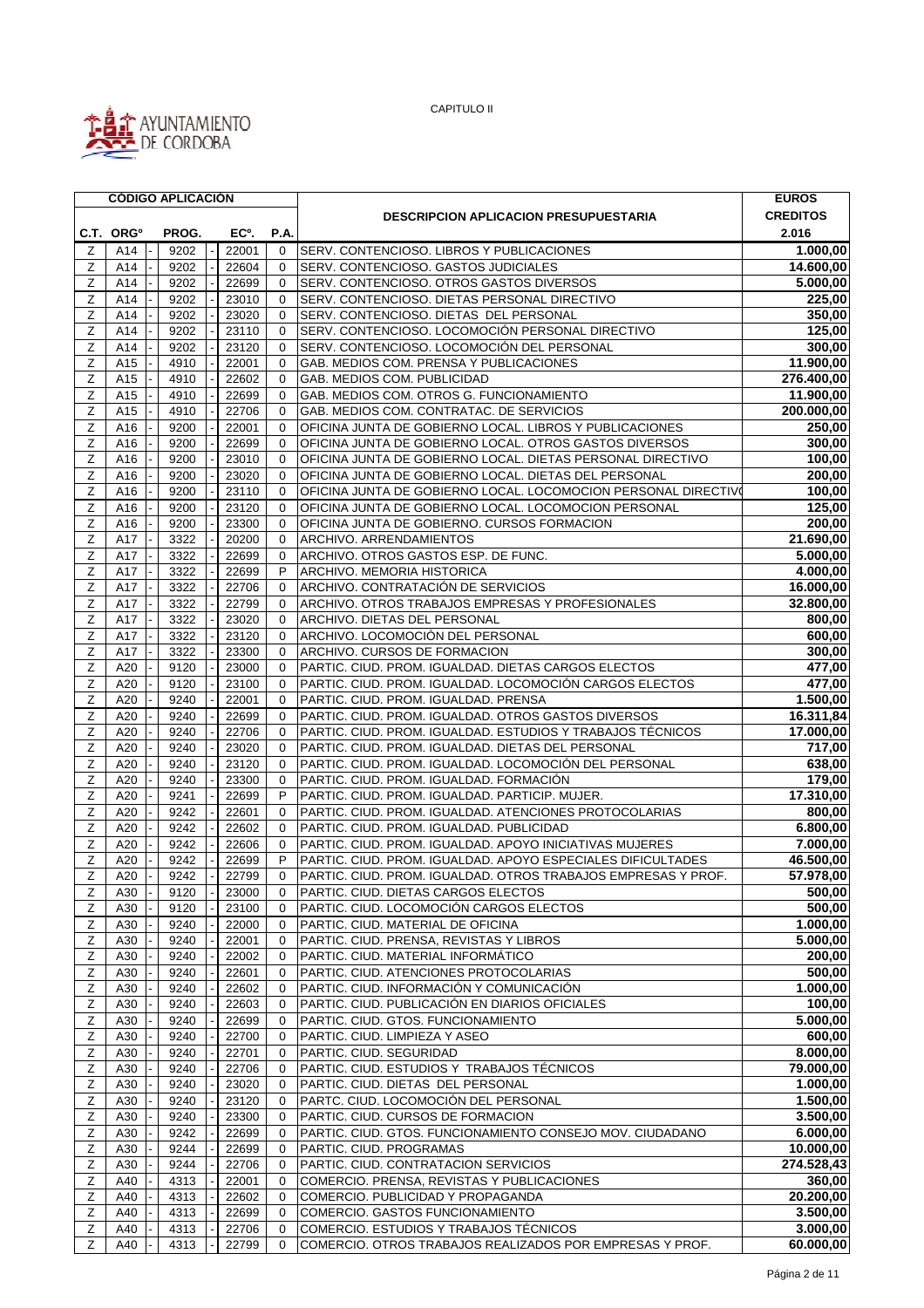

|                |                       | <b>CÓDIGO APLICACIÓN</b> |                   |              |                                                                                     | <b>EUROS</b>    |
|----------------|-----------------------|--------------------------|-------------------|--------------|-------------------------------------------------------------------------------------|-----------------|
|                |                       |                          |                   |              | <b>DESCRIPCION APLICACION PRESUPUESTARIA</b>                                        | <b>CREDITOS</b> |
|                | C.T. ORG <sup>o</sup> | PROG.                    | EC <sup>o</sup> . | P.A.         |                                                                                     | 2.016           |
| Ζ              | A40                   | 4313                     | 23010             | $\mathbf 0$  | COMERCIO. DIETAS PERSONAL DIRECTIVO                                                 | 10,00           |
| Ζ              | A40                   | 4313                     | 23020             | $\Omega$     | COMERCIO. DIETAS PERSONAL                                                           | 100,00          |
| Ζ              | A40                   | 4313                     | 23110             | $\mathbf 0$  | COMERCIO. LOCOMOCIÓN PERSONAL DIRECTIVO                                             | 10,00           |
| Ζ              | A40                   | 4313                     | 23120             | $\Omega$     | COMERCIO. LOCOMOCIÓN PERSONAL                                                       | 100,00          |
| Ζ              | A40                   | 4313                     | 23300             | $\mathbf 0$  | COMERCIO. FORMACIÓN PERSONAL                                                        | 500,00          |
| Ζ              | A40                   | 9120                     | 23000             | $\Omega$     | COMERCIO. DIETAS CARGOS ELECTOS                                                     | 1.070,00        |
| $\overline{z}$ |                       |                          | 23100             | $\Omega$     |                                                                                     | 800,00          |
|                | A40                   | 9120                     |                   |              | COMERCIO. LOCOMOCIÓN DE CARGOS ELECTOS<br><b>MERCADOS, ARRENDAMIENTOS EDIFICIOS</b> |                 |
| Ζ              | A41                   | 4312                     | 20200             | $\mathbf 0$  |                                                                                     | 38.076,00       |
| Ζ              | A41                   | 4312                     | 22700             | $\mathbf 0$  | MERCADOS. GESTIÓN MERCADOS DE ABASTOS                                               | 684.000,00      |
| Ζ              | A41                   | 4312                     | 22799             | $\mathbf 0$  | MERCADOS. OTROS TRABAJOS DE EMPRESAS Y PROFESIONALES                                | 10.000,00       |
| Ζ              | A50                   | 1330                     | 21000             | $\Omega$     | MOVILIDAD. REP. Y REPOSICION SEÑALIZACION                                           | 910.000,00      |
| Ζ              | A50                   | 1330                     | 21300             | $\mathbf 0$  | MOVILIDAD. CONSERVACION SEMAFOROS                                                   | 1.031.590,75    |
| Ζ              | A50                   | 1330                     | 22699             | $\Omega$     | MOVILIDAD. GASTOS FUNCIONAMIENTO                                                    | 10.000,00       |
| Ζ              | A50                   | 1330                     | 22706             | 0            | MOVILIDAD. ESTUDIOS Y TRABAJOS TÉCNICOS                                             | 8.000,00        |
| Z              | A50                   | 1330                     | 22799             | $\mathbf 0$  | MOVILIDAD. OTROS TRABAJOS REALIZADOS POR EMPRESAS Y PROF.                           | 65.800,00       |
| Ζ              | A50                   | 1330                     | 23020             | $\mathbf 0$  | MOVILIDAD, DIETAS DEL PERSONAL                                                      | 1.000,00        |
| Ζ              | A50                   | 1330                     | 23120             | $\Omega$     | MOVILIDAD. LOCOMOCION DEL PERSONAL                                                  | 1.000,00        |
| Ζ              | A60                   | 4400                     | 22603             | $\mathbf 0$  | TRANSPORTES. PUBLICACIONES                                                          | 1.000,00        |
| Ζ              | A60                   | 4400                     | 22699             | $\mathbf 0$  | TRANSPORTES. GTOS. DE FUNCIONAMIENTO                                                | 1.000,00        |
| Ζ              | <b>B53</b>            | 9249                     | 22601             | $\Omega$     | PRESIDENCIA. CONSEJO SOCIAL. ATENCIONES PROTOCOLARIAS                               | 1.000,00        |
| Ζ              | <b>B53</b>            | 9249                     | 22699             | 0            | PRESIDENCIA. CONSEJO SOCIAL. GASTOS FUNCIONAMIENTO                                  | 14.000,00       |
| Ζ              | <b>B53</b>            | 9249                     | 22706             | 0            | PRESIDENCIA. CONSEJO SOCIAL. ESTUDIOS Y TRABAJOS TECNICOS                           | 34.200,00       |
| Ζ              | <b>B53</b>            | 9249                     | 23302             | $\Omega$     | PRESIDENCIA. CONSEJO SOCIAL. ASISTENCIA ÓRGANOS                                     | 2.000,00        |
| Ζ              | <b>B70</b>            | 4911                     | 20800             | $\Omega$     | O.E.A. TVM. ARRENDAMIENTOS OTRO INMOVILIZADO MATERIAL                               | 4.000,00        |
| Ζ              | <b>B70</b>            | 4911                     | 20900             | $\mathbf 0$  | O.E.A. TVM. CANONES                                                                 | 9.000,00        |
| Ζ              | <b>B70</b>            | 4911                     | 22000             | $\mathbf 0$  | O.E.A. TVM. MATERIAL NO INVENTARIABLE                                               | 2.500,00        |
| Ζ              | <b>B70</b>            | 4911                     | 22500             | $\Omega$     | O.E.A. TVM TRIBUTOS ESTATALES                                                       | 1.100,00        |
|                | <b>B70</b>            |                          |                   | $\mathbf 0$  |                                                                                     |                 |
| Ζ              |                       | 4911                     | 22699             |              | O.E.A. TVM. OTROS GASTOS DIVERSOS                                                   | 2.000,00        |
| Ζ              | <b>B70</b>            | 4911                     | 22706             | $\Omega$     | O.E.A. TVM. CONTRATACIÓN DE SERVICIOS                                               | 46.000,00       |
| Ζ              | <b>B70</b>            | 4911                     | 22799             | $\mathbf 0$  | O.E.A. TVM. OTROS TRABAJOS EMPRESAS Y PROFESIONALES                                 | 123.240,00      |
| Ζ              | <b>B70</b>            | 4911                     | 23020             | $\Omega$     | O.E.A. TVM. DIETAS DEL PERSONAL                                                     | 255,00          |
| Ζ              | <b>B70</b>            | 4911                     | 23120             | 0            | O.E.A. TVM. LOCOMOCION DEL PERSONAL                                                 | 255,00          |
| Ζ              | C <sub>20</sub>       | 3380                     | 22699             | 0            | FIESTAS Y TRADICIONES. G. OPERATIVOS                                                | 8.000,00        |
| Ζ              | C <sub>20</sub>       | 3380                     | 23020             | $\Omega$     | FIESTAS Y TRADICIONES. DIETAS DEL PERSONAL                                          | 2.000,00        |
| Ζ              | C <sub>20</sub>       | 3380                     | 23120             | $\mathbf 0$  | FIESTAS Y TRADICIONES. LOCOMOCION DEL PERSONAL                                      | 2.000,00        |
| Ζ              | C <sub>20</sub>       | 3381                     | 22699             | $\Omega$     | FIESTAS Y TRADICIONES. FESTEJOS TRADICIONALES                                       | 154.963,00      |
| Ζ              | C <sub>20</sub>       | 3382                     | 22699             | $\mathbf 0$  | FIESTAS Y TRADICIONES. MAYO FESTIVO                                                 | 281.190,00      |
| Ζ              | C <sub>20</sub>       | 3382                     | 22799             | $\Omega$     | FIESTAS Y TRADICIONES. TRAB. REALIZADOS POR EMPRESAS Y PROF.                        | 25,00           |
| Ζ              | C <sub>20</sub>       | 9120                     | 23000             | 0            | FIESTAS Y TRADICIONES. DIETAS CARGOS ELECTOS                                        | 2.000,00        |
| Z              | C <sub>20</sub>       | 9120                     | 23100             | $\Omega$     | FIESTAS Y TRADICIONES. LOCOMOCION CARGOS ELECTOS                                    | 2.000,00        |
| Ζ              | C <sub>30</sub>       | 4321                     | 21200             | 0            | TURISMO. REP. MANTENIM. Y CONSERVACION                                              | 100.000,00      |
| Ζ              | C <sub>30</sub>       | 4321                     | 22601             | 0            | TURISMO. ATENCIONES CONGRESOS                                                       | 75.000,00       |
| Z              | C <sub>30</sub>       | 4321                     | 22602             | 0            | TURISMO. PUBLICIDAD Y PROPAGANDA                                                    | 200.000,00      |
| Ζ              | C <sub>30</sub>       | 4321                     | 22609             | 0            | TURISMO. ACTIVIDADES CULTURALES Y TURÍSTICAS                                        | 150.500,00      |
| Ζ              | C <sub>30</sub>       | 4321                     | 22699             | 0            | TURISMO. OTROS GASTOS DIVERSOS                                                      | 23.000,00       |
| Z              | C30                   | 4321                     | 22706             | 0            | TURISMO. ESTUDIOS Y TRAB. TECNICOS                                                  | 200.000,00      |
| Ζ              | C <sub>30</sub>       | 4321                     | 22799             | $\mathbf 0$  | TURISMO. OTROS TRABAJOS DE EMPRESAS Y PROFESIONALES                                 | 80.000,00       |
| Z              | C <sub>30</sub>       | 4321                     | 23010             | 0            | TURISMO. DIETAS PERSONAL DIRECTIVO                                                  | 2.000,00        |
|                |                       |                          |                   |              |                                                                                     | 5.000,00        |
| Ζ              | C <sub>30</sub>       | 4321                     | 23020             | 0            | TURISMO. DIETAS DEL PERSONAL                                                        | 2.000,00        |
| Z              | C <sub>30</sub>       | 4321                     | 23110             | 0            | TURISMO. LOCOMOCION PERSONAL DIRECTIVO                                              |                 |
| Ζ              | C <sub>30</sub>       | 4321                     | 23120             | 0            | TURISMO. GASTOS DE LOCOMOCION DEL PERSONAL                                          | 4.500,00        |
| Ζ              | C30                   | 4321                     | 23300             | 0            | TURISMO. CURSOS DE FORMACIÓN                                                        | 903,00          |
| Ζ              | C <sub>30</sub>       | 9120                     | 23000             | 0            | TURISMO. DIETAS CARGOS ELECTOS                                                      | 15.000,00       |
| Z              | C30                   | 9120                     | 23100             | 0            | TURISMO. LOCOMOCION CARGOS ELECTOS                                                  | 8.000,00        |
| Ζ              | C31                   | 4322                     | 22699             | $\mathbf 0$  | PATRIMONIO SECRETARIA REGIONAL OCPM. OTROS GASTOS DIVERSOS                          | 16.000,00       |
| Ζ              | C31                   | 4322                     | 23010             | 0            | PATRIMONIO SECRETARIA REGIONAL OCPM. DIETAS PERSONAL DIRECTIVO                      | 2.000,00        |
| Ζ              | C31                   | 4322                     | 23020             | 0            | PATRIMONIO SECRETARIA REGIONAL OCPM. DIETAS PERSONAL                                | 1.000,00        |
| Ζ              | C31                   | 4322                     | 23110             | 0            | PATRIMONIO SECRETARIA REGIONAL OCPM. GASTOS LOCOMOCION PERS                         | 2.000,00        |
| Z              | C31                   | 4322                     | 23120             | 0            | PATRIMONIO SECRETARIA REGIONAL OCPM. GASTOS LOCOMOCION PERS                         | 1.000,00        |
| Ζ              | C31                   | 9120                     | 23000             | 0            | PATRIMONIO. SECRETARIA REGIONAL OCPM. DIETAS CARGOS ELECTOS                         | 3.000,00        |
| Ζ              | C31                   | 9120                     | 23100             | 0            | PATRIMONIO. SECRETARIA REGIONAL OCPM. LOCOMOC. CARGOS ELEC.                         | 3.000,00        |
| Ζ              | C32                   | 3360                     | 21200             | $\mathbf 0$  | PATRIMONIO. REPAR. MANT. Y CONSERV. DE CONST. Y EDIFICIOS                           | 21.000,00       |
| Z              | C32                   | 3360                     | 22000             | $\mathbf{0}$ | PATRIMONIO. MATERIAL DE OFICINA                                                     | 10.400,00       |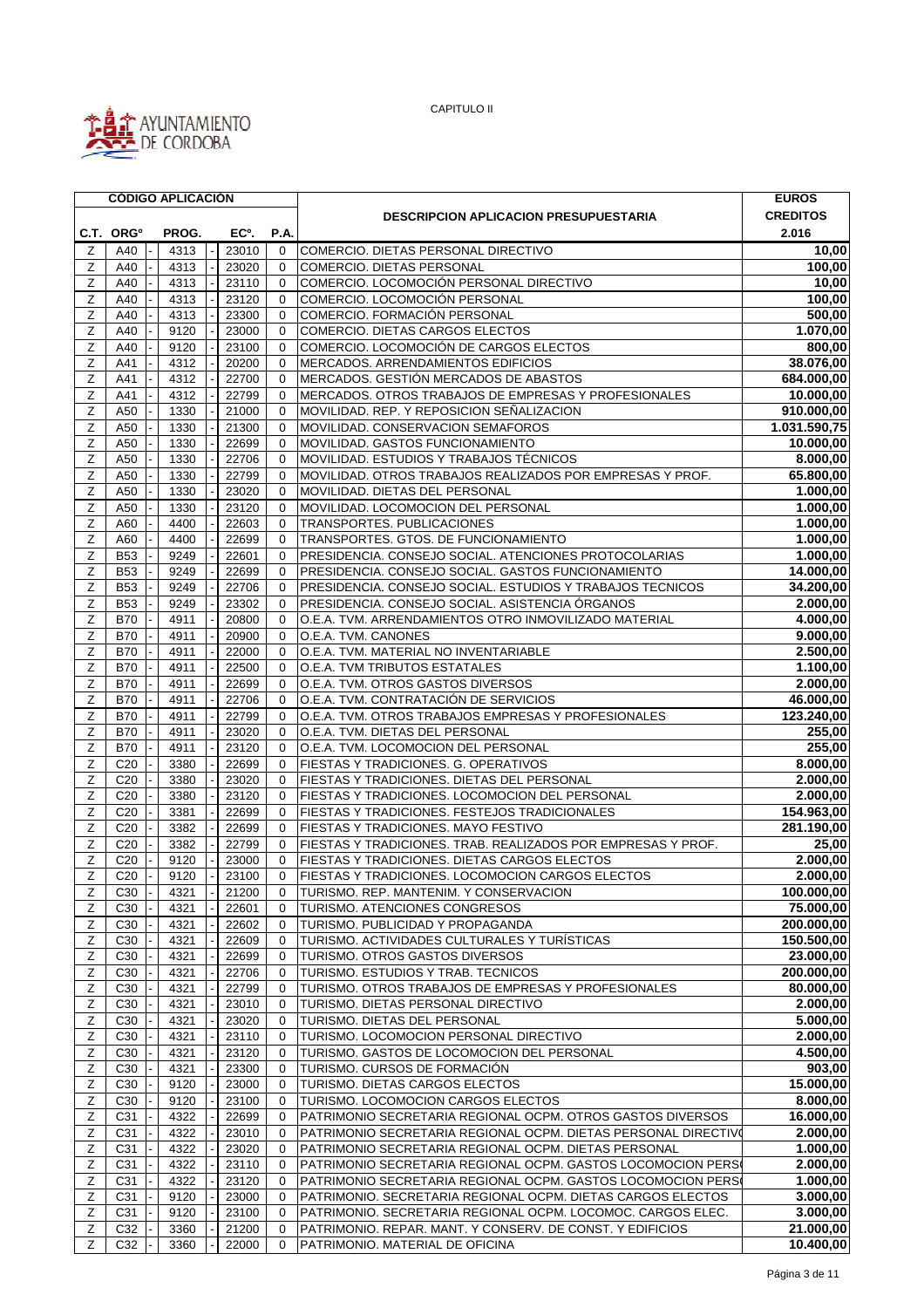

|                |                       | <b>CÓDIGO APLICACIÓN</b> |                   |             |                                                                      | <b>EUROS</b>         |
|----------------|-----------------------|--------------------------|-------------------|-------------|----------------------------------------------------------------------|----------------------|
|                |                       |                          |                   |             | <b>DESCRIPCION APLICACION PRESUPUESTARIA</b>                         | <b>CREDITOS</b>      |
|                | C.T. ORG <sup>o</sup> | PROG.                    | EC <sup>o</sup> . | P.A.        |                                                                      | 2.016                |
| Ζ              | C <sub>32</sub>       | 3360                     | 22001             | $\mathbf 0$ | PATRIMONIO. PRENSA, REVISTA Y OTRAS PUBLICACIONES                    | 1.600,00             |
| Ζ              | C32                   | 3360                     | 22602             | $\Omega$    | PATRIMONIO. PUBLICIDAD Y PROPAGANDA                                  | 35.000,00            |
| Ζ              | C32                   | 3360                     | 22606             | 0           | PATRIMONIO. REUNIONES. CONFERENCIAS Y CURSOS                         | 28.000,00            |
| Ζ              | C32                   | 3360                     | 22699             | 0           | PATRIMONIO. OTROS GASTOS DIVERSOS                                    | 6.000,00             |
| Ζ              | C32                   | 3360                     | 22700             | $\mathbf 0$ | PATRIMONIO. LIMPIEZA Y ASEO                                          | 10.000,00            |
| Ζ              | C32                   | 3360                     | 22702             | $\mathbf 0$ | PATRIMONIO. VALORACIONES Y PERITAJES                                 | 21.000,00            |
| Ζ              | C32                   | 3360                     | 22706             | $\mathbf 0$ | PATRIMONIO. ESTUDIOS Y TRABAJOS TECNICOS                             | 40.000,00            |
| Ζ              | C32                   | 3360                     | 22799             | $\mathbf 0$ | PATRIMONIO. OTROS TRABAJOS REALIZADOS POR OTRAS EMPRESAS             | 35.000,00            |
|                |                       |                          | 23010             | $\Omega$    |                                                                      |                      |
| Ζ              | C32<br>C32            | 3360                     | 23020             |             | PATRIMONIO. DIETAS PERSONAL DIRECTIVO<br>PATRIMONIO. DIETAS PERSONAL | 3.000,00<br>2.500,00 |
| Ζ              |                       | 3360                     |                   | 0           |                                                                      |                      |
| Ζ              | C32                   | 3360                     | 23110             | $\Omega$    | PATRIMONIO, LOCOMOCION PERSONAL DIRECTIVO                            | 1.500,00             |
| Ζ              | C32                   | 3360                     | 23120             | $\Omega$    | PATRIMONIO. LOCOMOCION PERSONAL                                      | 1.000,00             |
| Ζ              | C32                   | 3360                     | 23300             | 0           | PATRIMONIO. GASTOS FORMACION                                         | 2.200,00             |
| Ζ              | C40                   | 9120                     | 23000             | $\mathbf 0$ | CULTURA. DIETAS CARGOS ELECTOS                                       | 3.000,00             |
| Ζ              | C40                   | 9120                     | 23100             | $\mathbf 0$ | CULTURA. LOCOMOCION CARGOS ELECTOS                                   | 3.000,00             |
| Ζ              | C41                   | 3340                     | 20200             | $\Omega$    | CULTURA. ALQUILERES Y ARRENDAMIENTOS                                 | 8.000,00             |
| Ζ              | C41                   | 3340                     | 21200             | 0           | CULTURA. CONSERVACIONES Y REPARACIONES                               | 14.000,00            |
| Ζ              | C41                   | 3340                     | 22602             | $\mathbf 0$ | CULTURA. PUBLICIDAD Y PROPAGANDA                                     | 90.000,00            |
| $\overline{z}$ | C41                   | 3340                     | 22609             | $\mathbf 0$ | CULTURA. ACTIVIDADES CULTURALES                                      | 674.000,00           |
| Ζ              | C41                   | 3340                     | 22699             | $\Omega$    | CULTURA. OTROS GASTOS DIVERSOS                                       | 11.000,00            |
| Ζ              | C41                   | 3340                     | 22700             | $\mathbf 0$ | CULTURA. LIMPIEZA Y ASEO                                             | 20.000,00            |
| z              | C41                   | 3340                     | 22701             | 0           | <b>CULTURA. SEGURIDAD</b>                                            | 15.000,00            |
| Ζ              | C41                   | 3340                     | 23010             | $\Omega$    | CULTURA. DIETAS DEL PERSONAL DIRECTIVO                               | 1.000,00             |
| Ζ              | C41                   | 3340                     | 23020             | $\mathbf 0$ | CULTURA. DIETAS DEL PERSONAL                                         | 2.000,00             |
| Ζ              | C41                   | 3340                     | 23110             | $\Omega$    | CULTURA. LOCOMOCION DEL PERSONAL DIRECTIVO                           | 1.000,00             |
| Ζ              | C41                   | 3340                     | 23120             | $\mathbf 0$ | <b>CULTURA. LOCOMOCION PERSONAL</b>                                  | 2.000,00             |
| Ζ              | C41                   | 3340                     | 23300             | $\Omega$    | CULTURA. CURSOS DE FORMACIÓN                                         | 1.000,00             |
| $\overline{z}$ | C41                   | 3340                     | 24000             | $\mathbf 0$ | CULTURA. PUBLICACIONES                                               | 50.000,00            |
| Ζ              | C41                   | 3341                     | 22602             | $\mathbf 0$ | CULTURA. PUBLICIDAD Y PROP. NOCHE BLANCA DEL FLAMENCO                | 10.000,00            |
| Ζ              | C41                   | 3341                     | 22609             | $\mathbf 0$ | CULTURA. JORNADAS Y EVENTOS CULTURALES                               | 350.000,00           |
| Ζ              | C41                   | 3341                     | 22699             | $\mathbf 0$ | CULTURA. NOCHE BLANCA. GASTOS DIVERSOS                               | 70.000,00            |
| Ζ              | C41                   | 3341                     | 22799             | $\Omega$    | CULTURA. ACTUACIONES NOCHE BLANCA DEL FLAMENCO                       | 120.000,00           |
| Ζ              | C41                   | 3342                     | 22609             | $\mathbf 0$ | CULTURA. COSMOPOETICA Y OTRAS ACTIVIDADES LITERARIAS                 | 350.000,00           |
| Ζ              | C43                   | 3321                     | 22001             | $\Omega$    | BILBIOTECA. ADQUISICIONES BILBIOGRÁFICAS                             | 14.000,00            |
| Ζ              | C43                   | 3321                     | 22609             | 0           | BIBLIOTECA. ACTIVIDADES CULTURALES Y DEPORTIVAS                      | 60.000,00            |
| Ζ              | C43                   | 3321                     | 22699             | $\mathbf 0$ | BIBLIOTECAS. OTROS GASTOS ESP. DE FUNC.                              | 40.000,00            |
| Ζ              | C43                   | 3321                     | 22701             | $\mathbf 0$ | <b>BIBLIOTECAS. SEGURIDAD</b>                                        | 22.000,00            |
| Ζ              | C44                   | 3330                     | 21200             | 0           | MUSEOS. REPARAC., MANTENIM. Y CONSERV. EDIFICIOS Y OT. CONSTRUC.     | 15.000,00            |
| Ζ              | C44                   | 3330                     | 21500             | 0           | MUSEOS. REPARAC., MANTENIM. Y CONSERV. MOBILIARIO                    | 25.000,00            |
| Ζ              | C44                   | 3330                     | 22699             | $\Omega$    | <b>MUSEOS. GASTOS DIVERSOS</b>                                       | 20.000,00            |
|                | C44                   | 3330                     | 22799             |             | MUSEOS. OTROS TRABAJOS REALIZADOS POR EMPRESAS Y PROF.               | 20.000,00            |
| Ζ<br>Ζ         | E <sub>10</sub>       | 2310                     | 22699             | 0<br>0      | SERV. SOC. G. FUNCIONAMIENTO                                         | 98.000,00            |
|                |                       |                          |                   |             | SERV. SOC. SEGURIDAD                                                 | 172.000,00           |
| Ζ              | E10                   | 2310                     | 22701             | 0           |                                                                      |                      |
| Ζ              | E <sub>10</sub>       | 2310                     | 22706             | 0           | SERV. SOC. ESTUDIOS Y TRABAJOS TÉCNICOS                              | 5.000,00             |
| Ζ              | E10                   | 2310                     | 22799             | 0           | SERV. SOC. OTROS TRAB. REALIZADOS POR EMPRESAS Y PROFESIONALE        | 50.000,00            |
| Z              | E <sub>10</sub>       | 2310                     | 23010             | 0           | SERV. SOC. DIETAS PERSONAL DIRECTIVO                                 | 1.000,00             |
| Ζ              | E10                   | 2310                     | 23020             | 0           | SERV. SOC. DIETAS DEL PERSONAL                                       | 2.266,00             |
| Ζ              | E10                   | 2310                     | 23110             | 0           | SERV. SOC. LOCOMOCIÓN PERSONAL DIRECTIVO                             | 1.000,00             |
| Ζ              | E10                   | 2310                     | 23120             | 0           | SERV. SOC. LOCOMOCION DEL PERSONAL                                   | 12.000,00            |
| Ζ              | E10                   | 2311                     | 22602             | 0           | SERV. SOCIALES. PUBLICIDAD Y PROPAGANDA                              | 7.000,00             |
| Z              | E <sub>10</sub>       | 2311                     | 22799             | 0           | SERV. SOC. TRABAJOS REALIZADOS POR OTRAS EMPRESAS                    | 50.000,00            |
| Ζ              | E10                   | 2312                     | 22001             | 0           | SERV. SOC. PRENSA, REVISTAS, LIBROS Y OTRAS PUBLICAC.                | 3.000,00             |
| Ζ              | E10                   | 2312                     | 22699             | 0           | SERV. SOC. INFORMACIÓN Y VALORACIÓN                                  | 7.000,00             |
| Z              | E10                   | 2319                     | 22799             | 0           | SERV. SOC. SERV. INTERPRETACION LENGUA SIGNOS                        | 12.180,00            |
| Ζ              | E <sub>10</sub>       | 9120                     | 23000             | 0           | SERV. SOCIALES DIETAS CARGOS ELECTOS                                 | 1.000,00             |
| Ζ              | E <sub>10</sub>       | 9120                     | 23100             | 0           | SERV. SOCIALES LOCOMOCION CARGOS ELECTOS                             | 1.000,00             |
| Ζ              | E11                   | 2310                     | 22699             | 0           | SERV.SOC.GASTOS. GASTOS PROYECTOS ESPECIFICOS                        | 220.000,00           |
| Z              | E11                   | 2310                     | 23300             | 0           | SERV.SOC.FORMACIÓN PERSONAL MUNICIPAL POR PERSONAL EXTERNO           | 10.000,00            |
| Ζ              | E11                   | 2311                     | 22699             | 0           | SERV. SOCIALES. PLAN DE INCLUSION                                    | 1.000,00             |
| Ζ              | E11                   | 2311                     | 22700             | 0           | SERV. SOC. LIMPIEZA Y ASEO                                           | 3.500,00             |
| Ζ              | E <sub>11</sub>       | 2312                     | 22699             | 0           | SERV. SOC. ACT. CONTRA EXCLUS. COORD. ALIMEN. SOL                    | 4.000,00             |
| Ζ              | E11                   | 2312                     | 22799             | $\Omega$    | SERV. SOC. MONITORAJE ESCUELAS VERANO VACACIONES DIVERTIDAS          | 2.000,00             |
| Ζ              | E11                   | 2313                     | 22699             | 0           | SERV. SOC. ACT. CONTRA EXCLUS. OFICINA INTERCULTURAL                 | 15.000,00            |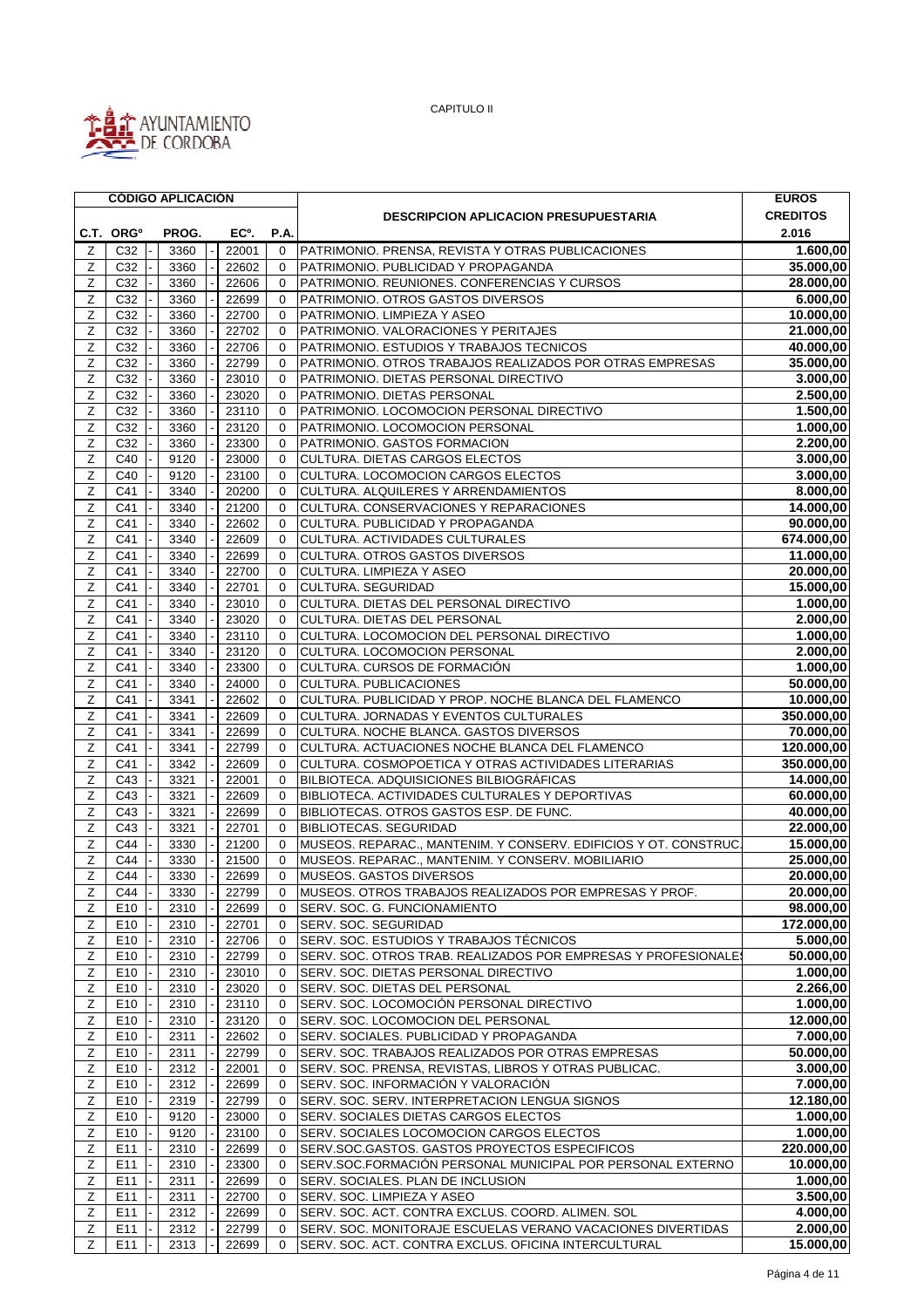

|                |                       | <b>CÓDIGO APLICACIÓN</b> |                   |             |                                                                | <b>EUROS</b>    |
|----------------|-----------------------|--------------------------|-------------------|-------------|----------------------------------------------------------------|-----------------|
|                |                       |                          |                   |             | <b>DESCRIPCION APLICACION PRESUPUESTARIA</b>                   | <b>CREDITOS</b> |
|                | C.T. ORG <sup>o</sup> | PROG.                    | EC <sup>o</sup> . | P.A.        |                                                                | 2.016           |
| Ζ              | E12                   | 2319                     | 22699             | $\Omega$    | MAYORES. PLAN DE DISCAPACIDAD                                  | 1.000,00        |
| Z              | E12                   | 2319                     | 22706             | 0           | SERV. SOC. CONTRIB. SERVIC. AYUDA DOMIC.                       | 2.500.000,00    |
| $\overline{z}$ | E13                   | 2310                     | 22699             | $\mathbf 0$ | CASA DE ACOGIDA.OTROS GASTOS                                   | 440.000,00      |
| Ζ              | E14                   | 2319                     | 22799             | $\mathbf 0$ | CONCIERTO PLAZAS RESIDENCIA                                    | 480.016,32      |
|                | E <sub>15</sub>       |                          | 22706             | $\Omega$    | CONTRIB.SERV. AYUDA A DOMICILIO DEPENDENCIA                    |                 |
| Ζ              |                       | 2319                     |                   |             |                                                                | 19.000,00       |
| $\overline{z}$ | E <sub>15</sub>       | 2319                     | 22799             | $\mathbf 0$ | CONTRIB.SERV. AYUDA A DOMICILIO JUNTA ANDALUCIA                | 11.814.785,52   |
| Ζ              | E15                   | 2319                     | 22799             | P           | CONTRIB.SERV. AYUDA A DOMICILIO COPAGO                         | 250.000,00      |
| Ζ              | E16                   | 2312                     | 22699             | $\mathbf 0$ | MENORES. GASTOS ACTUACIONES DE INTEGRACION                     | 178.977,25      |
| Ζ              | E16                   | 2312                     | 22700             | $\mathbf 0$ | MENORES. ACTIVIDADES PREVENTIVAS. LIMPIEZA Y ASEO              | 10.500,00       |
| Ζ              | E16                   | 2312                     | 22706             | $\mathbf 0$ | MENORES. ACTUACIONES PREVENTIVAS DROGODEP.                     | 165.566,00      |
| Ζ              | E16                   | 2312                     | 22799             | $\mathbf 0$ | MENORES. ACTIVIDADES PREVENTIVAS. TRABAJOS REALIZ. POR EMPRESA | 15.000,00       |
| Ζ              | E16                   | 2314                     | 22706             | $\Omega$    | MENORES. APOYO SOCIOEDUCATIVO                                  | 522.900,00      |
| Ζ              | E16                   | 2316                     | 22699             | 0           | MENORES. PLANES INTEGRALES                                     | 50.000,00       |
| Ζ              | E16                   | 2318                     | 22699             | $\mathbf 0$ | MENORES. ACT. PREVENTIVAS.OT. GTOS. DIVERSOS                   | 40.000,00       |
| Ζ              | E17                   | 1500                     | 22602             | $\Omega$    | OFICINA VIVIENDA. INFORMACIÓN Y PUBLICIDAD                     | 2.000,00        |
| Ζ              | E <sub>17</sub>       | 1500                     | 22606             | $\mathbf 0$ | OFICINA VIVIENDA. JORNADAS BUENAS PRÁCTICAS VIVIENDA           | 10.000,00       |
| Ζ              | E17                   | 1500                     | 22606             | P           | OFICINA VIVIENDA. JORNADAS BUENAS PRÁCTICAS PSH                | 3.000,00        |
| Ζ              | E <sub>17</sub>       | 1500                     | 22699             | $\mathbf 0$ | OFICINA VIVIENDA. GASTOS DE FUNCIONAMIENTO                     | 5.000,00        |
| Ζ              | E17                   | 1500                     | 22706             | $\mathbf 0$ | OFICINA VIVIENDA. ASESORAMIENTO JURÍDICO                       | 6.000,00        |
| Ζ              | E17                   | 1500                     | 22799             | $\mathbf 0$ | OFICINA VIVIENDA. OTROS TRABAJOS REALIZ. POR EMPRESAS Y PROF.  | 100.000,00      |
| Ζ              | E18                   | 2312                     | 20200             | $\Omega$    | MAYORES. ARRENDAMIENTOS DE EDIFICIOS                           | 65.000,00       |
|                |                       |                          |                   |             |                                                                |                 |
| Z              | E18                   | 2312                     | 20500             | 0           | MAYORES. ARRENDAMIENTOS DE MOBILIARIO Y ENSERES                | 2.500,00        |
| Ζ              | E18                   | 2312                     | 21300             | $\Omega$    | MAYORES. REP. MANTEN. Y CONSERVACION MAQUINARIA                | 2.500,00        |
| Ζ              | E18                   | 2312                     | 21500             | 0           | MAYORES. REP. MANTEN. Y CONSERVACION MOBILIARIO                | 1.000,00        |
| Ζ              | E <sub>18</sub>       | 2312                     | 22000             | 0           | MAYORES. MATERIAL DE OFICINA                                   | 1.500,00        |
| Ζ              | E18                   | 2312                     | 22001             | $\mathbf 0$ | MAYORES. PRENSA, REVISTAS Y LIBROS                             | 14.000,00       |
| Ζ              | E18                   | 2312                     | 22110             | $\mathbf 0$ | MAYORES. PRODUCTOS DE LIMPIEZA Y ASEO                          | 1.000,00        |
| Ζ              | E18                   | 2312                     | 22601             | $\mathbf 0$ | <b>MAYORES. ATENCIONES PROTOCOLARIAS</b>                       | 16.000,00       |
| Ζ              | E18                   | 2312                     | 22602             | $\mathbf 0$ | MAYORES. PUBLICIDAD Y PROPAGANDA                               | 2.000,00        |
| Ζ              | E18                   | 2312                     | 22699             | $\mathbf 0$ | MAYORES. OTROS GASTOS DIVERSOS                                 | 84.500,00       |
| $\overline{z}$ | E18                   | 2312                     | 22700             | 0           | <b>MAYORES. LIMPIEZA Y ASEO</b>                                | 8.000,00        |
| Ζ              | E18                   | 2312                     | 22701             | $\mathbf 0$ | MAYORES. SEGURIDAD                                             | 15.000,00       |
| Ζ              | E18                   | 2312                     | 22799             | $\Omega$    | MAYORES. OTROS TRABAJOS REALIZADOS POR EMPRESAS Y PROF.        | 180.000,00      |
| Ζ              | E <sub>18</sub>       | 2312                     | 23120             | $\Omega$    | MAYORES. LOCOMOCIÓN DEL PERSONAL                               | 1.000,00        |
| Ζ              | E20                   | 3230                     | 22602             | $\mathbf 0$ | EDUCACIÓN. PUBLICACIONES                                       | 3.000,00        |
| Ζ              | E20                   | 3230                     | 22699             | $\mathbf 0$ | EDUCACIÓN. GASTOS DE FUNCIONAMIENTO.                           | 150.000,00      |
| Ζ              | E20                   | 3230                     | 22799             | $\Omega$    | EDUCACIÓN, OTROS TRABAJOS REALIZADOS POR EMPRESAS Y PROF.      | 210.370,00      |
| Ζ              | E20                   | 3230                     | 23020             | 0           | EDUCACIÓN. DIETAS DE PERSONAL                                  | 300,00          |
| Ζ              | E20                   | 3230                     | 23120             | $\mathbf 0$ | EDUCACIÓN. LOCOMOCION PERSONAL                                 | 10.000,00       |
| Z              | E20                   | 3230                     | 23300             | $\Omega$    | EDUCACIÓN. CURSOS DE FORMACION                                 | 300,00          |
|                |                       |                          |                   |             |                                                                |                 |
| Ζ              | E21                   | 3230                     | 22699             | 0           | EDUCACION. GASTOS DE COLEGIOS                                  | 6.000,00        |
| Z              | E50                   | 3371                     | 22602             | 0           | DPTO. JUVENTUD. PUBLICIDAD Y PROPAGANDA                        | 33.000,00       |
| z              | E50                   | 3371                     | 22699             | 0           | <b>DPTO. JUVENTUD. OTROS GASTOS DIVERSOS</b>                   | 14.000,00       |
| Ζ              | E50                   | 3371                     | 22700             | 0           | DPTO. JUVENTUD. LIMPIEZA Y ASEO                                | 9.000,00        |
| Z              | E50                   | 3371                     | 22701             | 0           | DPTO. JUVENTUD. VIGILANCIA Y SEGURIDAD                         | 40.000,00       |
| Ζ              | E50                   | 3371                     | 22799             | $\mathbf 0$ | DPTO. JUVENTUD. OTROS TRABAJOS REALIZADOS POR EMPRESAS Y PRO   | 303.000,00      |
| Ζ              | E50                   | 3371                     | 23020             | $\mathbf 0$ | DPTO. JUVENTUD. DIETAS DEL PERSONAL                            | 300,00          |
| Ζ              | E50                   | 3371                     | 23120             | 0           | DPTO. JUVENTUD. LOCOMOCIÓN DEL PERSONAL                        | 300,00          |
| Ζ              | E50                   | 3371                     | 23300             | 0           | DPTO. JUVENTUD. CURSOS DE FORMACIÓN                            | 300,00          |
| Ζ              | E50                   | 3372                     | 22606             | $\mathbf 0$ | DPTO. JUVENTUD. APOYO INICIATIVAS JUVENILES                    | 55.000,00       |
| Z              | E50                   | 3372                     | 22609             | $\mathbf 0$ | DPTO. JUVENTUD. ACTIVIDADES                                    | 72.907,00       |
| Ζ              | E50                   | 3373                     | 22609             | P           | DPTO. JUVENTUD. ACTIVIDADES CULT. Y FORMATIVAS (DESPEGA)       | 30.000,00       |
| Ζ              | E50                   | 9120                     | 23000             | 0           | DPTO. JUVENTUD. DIETAS CARGOS ELECTOS                          | 500,00          |
| Z              | E50                   | 9120                     | 23100             | $\mathbf 0$ | DPTO. JUVENTUD. LOCOMOCION CARGOS ELECTOS                      | 1.000,00        |
| Ζ              | E60                   | 4930                     | 22602             | 0           | O.M.I.C. PUBLICIDAD                                            | 6.300,00        |
| Ζ              | E60                   | 4930                     | 22699             | 0           | O.M.I.C. OTROS GASTOS DIVERSOS                                 | 8.400,00        |
|                | E60                   | 4930                     | 22706             | 0           | O.M.I.C. ESTUDIOS Y TRABAJOS TÉCNICOS                          | 5.250,00        |
| Ζ              |                       |                          |                   |             |                                                                | 624,75          |
| $\overline{z}$ | E60                   | 4930                     | 23020             | 0           | O.M.I.C. DIETAS DEL PERSONAL                                   |                 |
| Ζ              | E60                   | 4930                     | 23120             | 0           | O.M.I.C. LOCOMOCIÓN                                            | 892,50          |
| Z              | E60                   | 4930                     | 23300             | 0           | O.M.I.C. CURSOS DE FORMACION                                   | 1.260,00        |
| Ζ              | E60                   | 4931                     | 22699             | 0           | O.M.I.C. PROCEDIMIENTO SANCIONADOR. GTOS. ESPEC. DE FUNCIONAM. | 200,00          |
| Ζ              | E61                   | 3110                     | 22602             | $\Omega$    | SALUD. PUBLICIDAD Y PROPAGANDA                                 | 4.609,43        |
| Ζ              | E61                   | 3110                     | 22699             | $\Omega$    | SALUD. OTROS GASTOS ESP. DE FUNC.                              | 18.390,57       |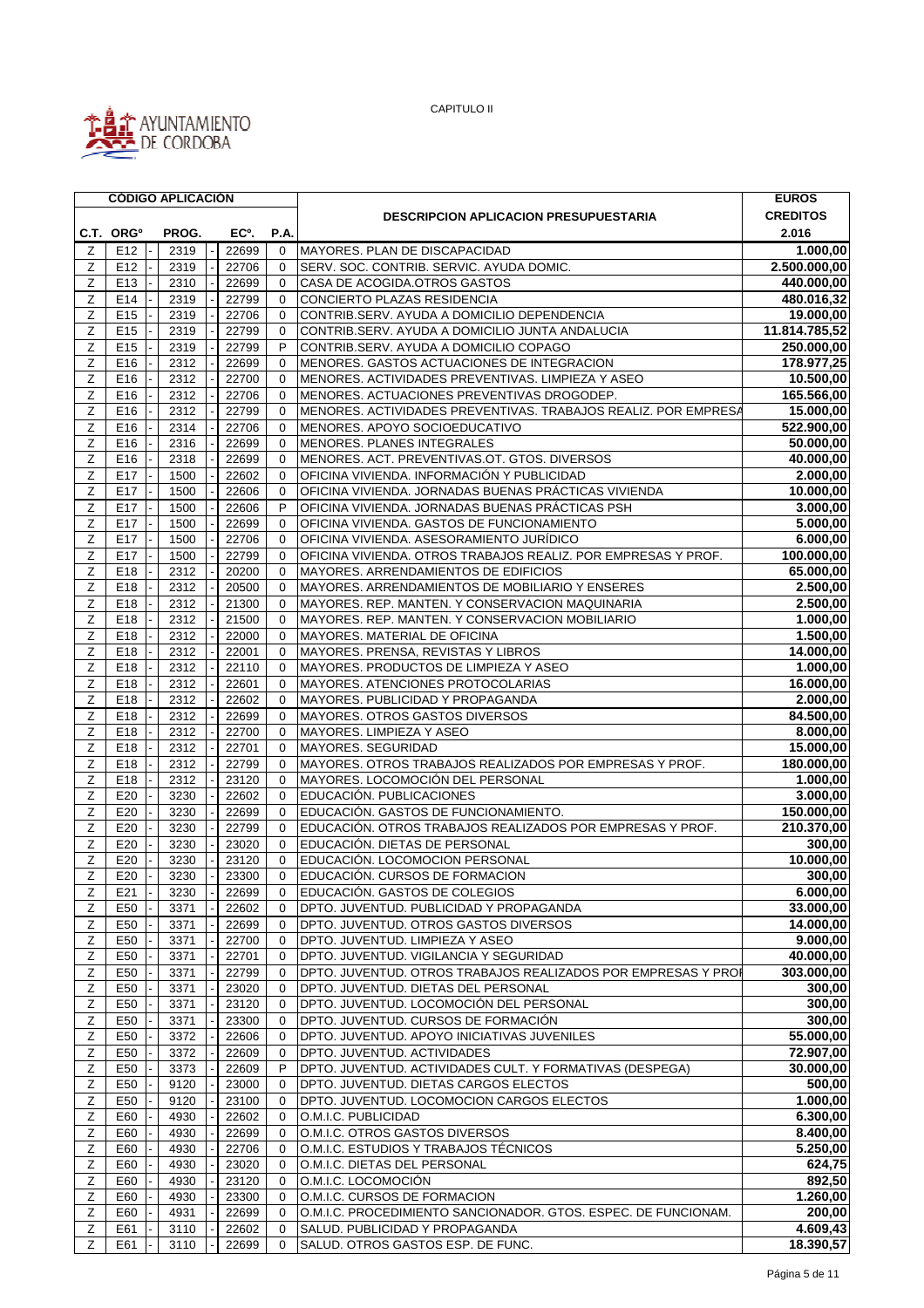

|                |                       | <b>CÓDIGO APLICACIÓN</b> |                   |             |                                                                  | <b>EUROS</b>       |
|----------------|-----------------------|--------------------------|-------------------|-------------|------------------------------------------------------------------|--------------------|
|                |                       |                          |                   |             | <b>DESCRIPCION APLICACION PRESUPUESTARIA</b>                     | <b>CREDITOS</b>    |
|                | C.T. ORG <sup>o</sup> | PROG.                    | EC <sup>o</sup> . | P.A.        |                                                                  | 2.016              |
|                |                       |                          |                   | $\Omega$    |                                                                  |                    |
| Ζ              | E61                   | 3110                     | 22706             |             | SALUD. ESTUDIOS Y TRABAJOS TÉCNICOS                              | 25.000,00          |
| Ζ              | E61                   | 3110                     | 22799             | 0           | SALUD. OTROS TRABAJOS DE EMPRESAS Y PROFESIONALES                | 25.000,00          |
| Ζ              | E61                   | 3110                     | 23020             | $\mathbf 0$ | SALUD. DIETAS DEL PERSONAL NO DIRECTIVO                          | 350,00             |
| Ζ              | E61                   | 3110                     | 23120             | $\mathbf 0$ | SALUD. LOCOMOCION DEL PERSONAL NO DIRECTIVO                      | 350,00             |
| Ζ              | E61                   | 3110                     | 23300             | $\Omega$    | SALUD. FORMACION PERSONAL                                        | 300,00             |
| $\mathsf Z$    | E62                   | 4932                     | 22602             | $\mathbf 0$ | JTA. ARBITRAL CONSUMO. PUBLICIDAD Y PROPAGANDA                   | 3.202,50           |
| Ζ              | E62                   | 4932                     | 22699             | $\mathbf 0$ | JTA. ARBITRAL CONSUMO. OTROS GASTOS DIVERSOS                     | 2.231,25           |
| Ζ              | E62                   | 4932                     | 22702             | $\mathbf 0$ | JTA. ARBITRAL CONSUMO. VALORAC. Y PERIT.                         | 1.764,47           |
| Ζ              | E62                   | 4933                     | 22699             | 0           | JTA. ARBITRAL CONSUMO. INDEMNIZACION ARBITROS                    | 9.295,28           |
| Ζ              | E70                   | 2312                     | 22602             | $\mathbf 0$ | COOP. Y SOLID. DIFUSION Y DIVULGACION                            | 3.000,00           |
| Ζ              | E70                   | 2312                     | 22606             | $\mathbf 0$ | COOP. Y SOLID. JORNADAS Y EVENTOS                                | 1.000,00           |
| Ζ              | E70                   | 2312                     | 22699             | $\Omega$    | COOP. Y SOLID. OTROS GASTOS DIVERSOS                             | 1.000,00           |
|                |                       |                          |                   |             |                                                                  |                    |
| Ζ              | E70                   | 2312                     | 22706             | 0           | COOP. Y SOLID. ESTUDIOS Y TRABAJOS TECNICOS                      | 10.000,00          |
| Ζ              | E70                   | 2312                     | 23010             | $\mathbf 0$ | COOP. Y SOLID. DIETAS DEL PERSONAL DIRECTIVO                     | 1.000,00           |
| $\overline{z}$ | E70                   | 2312                     | 23020             | $\mathbf 0$ | COOP. Y SOLID. DIETAS DEL PERSONAL                               | 1.450,00           |
| Ζ              | E70                   | 2312                     | 23110             | 0           | COOP. Y SOLID. ESTUD.LOCOMOCIÓN DEL PERSONAL DIRECTIVO           | 2.500,00           |
| Ζ              | E70                   | 2312                     | 23120             | $\mathbf 0$ | COOP. Y SOLID. ESTUD.LOCOMOCIÓN DEL PERSONAL                     | 3.100,00           |
| Ζ              | E70                   | 2312                     | 23300             | 0           | COOP. Y SOLID. FORMACION                                         | 450,00             |
| Ζ              | E70                   | 2314                     | 22606             | $\Omega$    | COOP. Y SOLID. JORNADAS Y EVENTOS. ACCIÓN HUMANITARIA            | 1.000,00           |
| Ζ              | E70                   | 2316                     | 22606             | $\mathbf 0$ | COOP. Y SOLID. JORNADAS Y EVENTOS. COOPERACIÓN                   | 1.250,00           |
| Ζ              | E70                   | 2316                     | 22699             | $\Omega$    | COOP. Y SOLID. GASTOS DIVERSOS. COOPERACION DESARROLLO           | 18.000,00          |
|                |                       |                          |                   |             |                                                                  |                    |
| Ζ              | E70                   | 2317                     | 22606             | 0           | COOP. Y SOLID. JORNADAS Y EVENTOS. EDUCACIÓN DESARROLLO          | 6.750,00           |
| Ζ              | E70                   | 2317                     | 22699             | P           | COOP. Y SOLID. GASTOS DIVERSOS. EDUCACIÓN DESARROLLO             | 228.000,00         |
| Ζ              | E70                   | 9120                     | 23000             | 0           | COOP. Y SOLID. DIETAS CARGOS ELECTOS                             | 2.400,00           |
| Ζ              | E70                   | 9120                     | 23100             | 0           | COOP. Y SOLID. LOCOMOCION CARGOS ELECTOS                         | 4.100,00           |
| Ζ              | F00                   | 4500                     | 20200             | $\mathbf 0$ | INFRAESTRUCTURAS. ARRENDAMIENTOS                                 | 38.901,08          |
| Ζ              | F00                   | 4500                     | 22001             | $\mathbf 0$ | UNID.ADMON. PRENSA, REV., LIB. Y OT.PUB.                         | 800,00             |
| Ζ              | F00                   | 4500                     | 22602             | 0           | INFRAESTRUCTURAS. PUBLICIDAD Y PROPAGANDA                        | 1.000,00           |
| Ζ              | F <sub>00</sub>       | 4500                     | 22699             | $\mathbf 0$ | UNID.ADMON. OTROS GASTOS ESP. DE FUNC.                           | 5.000,00           |
| Ζ              | F <sub>00</sub>       | 4500                     | 22706             | 0           | INFRAESTRUCTURAS. ESTUDIOS Y TRABAJOS TECNICOS                   | 160.000,00         |
| $\mathsf Z$    | F <sub>0</sub>        | 4500                     | 23010             | 0           | UNID. ADMON. INFRAESTRUCT. DIETAS DEL PERSONAL DIRECTIVO         | 500,00             |
|                |                       |                          |                   |             |                                                                  |                    |
| Ζ              | F00                   | 4500                     | 23020             | $\Omega$    | UNID. ADMON. DIETAS DEL PERSONAL                                 | 500,00             |
| Ζ              | F <sub>00</sub>       | 4500                     | 23110             | $\mathbf 0$ | UNID. ADMON. INFRAESTRUCT. LOCOM. PERSONAL DIRECTIVO             | 500,00             |
| Ζ              | F <sub>0</sub>        | 4500                     | 23120             | 0           | UNID. ADMON. LOCOMOCION DEL PERSONAL                             | $\frac{1}{500,00}$ |
| Ζ              | F00                   | 4500                     | 23300             | $\mathbf 0$ | INFRAESTRUCTURAS CURSOS FORMACION                                | 500,00             |
| Ζ              | F00                   | 9120                     | 23000             | $\mathbf 0$ | UNID. ADMON. DIETAS DE CARGOS ELECTIVOS                          | 1.000,00           |
| Ζ              | F00                   | 9120                     | 23100             | $\Omega$    | UNID. ADMON. LOCOMOCION CARGOS ELECTIVOS                         | 1.000,00           |
| Z              | F <sub>10</sub>       | 1532                     | 20300             | 0           | MANTENIMIENTO VIA PCA. ALQUILER MAQUINARIA                       | 500,00             |
| $\mathbf 0$    | F <sub>10</sub>       | 1532                     | 21000             | $\mathbf 0$ | DISTRITO CENTRO MANTENIMIENTO VIA PÚBLICA. ARREGLO Y MEJORA      | 24.091,00          |
| $\mathbf{1}$   | F <sub>10</sub>       | 1532                     | 21000             | $\Omega$    | DISTRITO SUR MANTENIMIENTO VIA PÚBLICA. ARREGLO Y MEJORA         | 24.091,00          |
|                |                       |                          |                   | P           |                                                                  |                    |
| 2              | F <sub>10</sub>       | 1532                     | 21000             |             | DISTRITO SURESTE MANTENIMIENTO VIA PUBLICA. ARREGLO Y MEJORA     | 24.091,00          |
| 3              | F <sub>10</sub>       | 1532                     | 21000             | 0           | DISTRITO LEVANTE MANTENIMIENTO VIA PÚBLICA. ARREGLO Y MEJORA     | 24.091,00          |
| 4              | F10                   | 1532                     | 21000             | 0           | DISTRITO NORTE SIERRA MANTENIMIENTO VIA PUBLICA. ARREGLO Y MEJO  | 24.091,00          |
| 5              | F <sub>10</sub>       | 1532                     | 21000             | 0           | DIST. NOROESTE.MANTENIM.VIA PCA. ARREGLO Y MEJORA                | 24.091,00          |
| 6              | F10                   | 1532                     | 21000             | 0           | DISTRITO PONIENTE NORTE MANTENIMIENTO VIA PÚBLICA. ARREGLO Y ME  | 24.091,00          |
| 7              | F10                   | 1532                     | 21000             | 0           | DISTRITO PONIENTE SUR MANTENIMIENTO VIA PÚBLICA. ARREGLO Y MEJO  | 24.091,00          |
| 8              | F <sub>10</sub>       | 1532                     | 21000             | 0           | DISTRITO PERIURBANO OESTE MANTENIMIENTO VIA PÚBLICA. ARREGLO Y   | 24.091,00          |
| 9              | F <sub>10</sub>       | 1532                     | 21000             | P           | DISTRITO PERIURBANO ESTE MANTENIMIENTO VIA PÚBLICA. ARREGLO Y M  | 24.091,00          |
| Ζ              | F <sub>10</sub>       | 1532                     | 21000             | 0           | MANTENIMIENTO VIA PUBLICA. ARREGLO Y MEJORA                      | 24.090,00          |
| Ζ              | F <sub>10</sub>       | 1532                     | 22602             | 0           | VÍA PÚBLICA. PUBLICIDAD Y PROPAGANDA                             | 1.000,00           |
|                |                       |                          |                   |             |                                                                  | $\frac{1}{500,00}$ |
| Ζ              | F <sub>10</sub>       | 1532                     | 22699             | 0           | MANTENIMIENTO VIA PUBLICA. OTROS GASTOS DIVERSOS                 |                    |
| 0              | F10                   | 1532                     | 22706             | 0           | DISTRITO CENTRO MANTENIMIENTO VIA PCA. EST. Y TRABAJOS TECNICOS  | 84.455,00          |
| $\mathbf{1}$   | F10                   | 1532                     | 22706             | 0           | DISTRITO SUR MANTENIMIENTO VIA PCA. EST. Y TRABAJOS TECNICOS     | 85.455,00          |
| 2              | F10                   | 1532                     | 22706             | 0           | DISTRITO SURESTE MANTENIMIENTO VIA PCA. EST. Y TRABAJOS TECNICO  | 85.455,00          |
| 3              | F10                   | 1532                     | 22706             | 0           | DISTRITO LEVANTE MANTENIMIENTO VIA PCA. EST. Y TRABAJOS TECNICOS | 85.455,00          |
| 4              | F <sub>10</sub>       | 1532                     | 22706             | 0           | DISTRITO NORTE SIERRA MANTENIMIENTO VIA PCA. EST. Y TRABAJOS TEO | 85.455,00          |
| 5              | F <sub>10</sub>       | 1532                     | 22706             | 0           | DIST. NOROESTE MANTENIM. VIA PCA. EST. Y TRAB.TECNICOS           | 85.455,00          |
| 6              | F <sub>10</sub>       | 1532                     | 22706             | 0           | DISTRITO PONIENTE NORTE MANTENIMIENTO VIA PCA. EST. Y TRABAJOS T | 85.455,00          |
| 7              | F <sub>10</sub>       | 1532                     | 22706             | 0           | DISTRITO PONIENTE SUR MANTENIMIENTO VIA PCA. EST. Y TRABAJOS TEO | 85.455,00          |
| 8              | F <sub>10</sub>       | 1532                     | 22706             | 0           | ∣DISTRITO PERIURBVANO OESTE MANTENIMIENTO VIA PCA. EST. Y TRABAJ | 85.455,00          |
|                |                       |                          |                   |             |                                                                  |                    |
| 9              | F10                   | 1532                     | 22706             | 0           | DISTRITO PERIURBANO ESTE MANTENIMIENTO VIA PCA. EST. Y TRABAJOS  | 85.455,00          |
| Z              | F10                   | 1532                     | 22706             | $\Omega$    | MATENIMIENTO VIA PCA. ESTUDIOS Y TRABAJOS TECNCOS                | 85.450,00          |
| Ζ              | F <sub>20</sub>       | 3230                     | 20300             | 0           | MANTENIM. EDIFICIOS. COLEGIOS. ALQUILER MAQUINARIA               | 5.201,42           |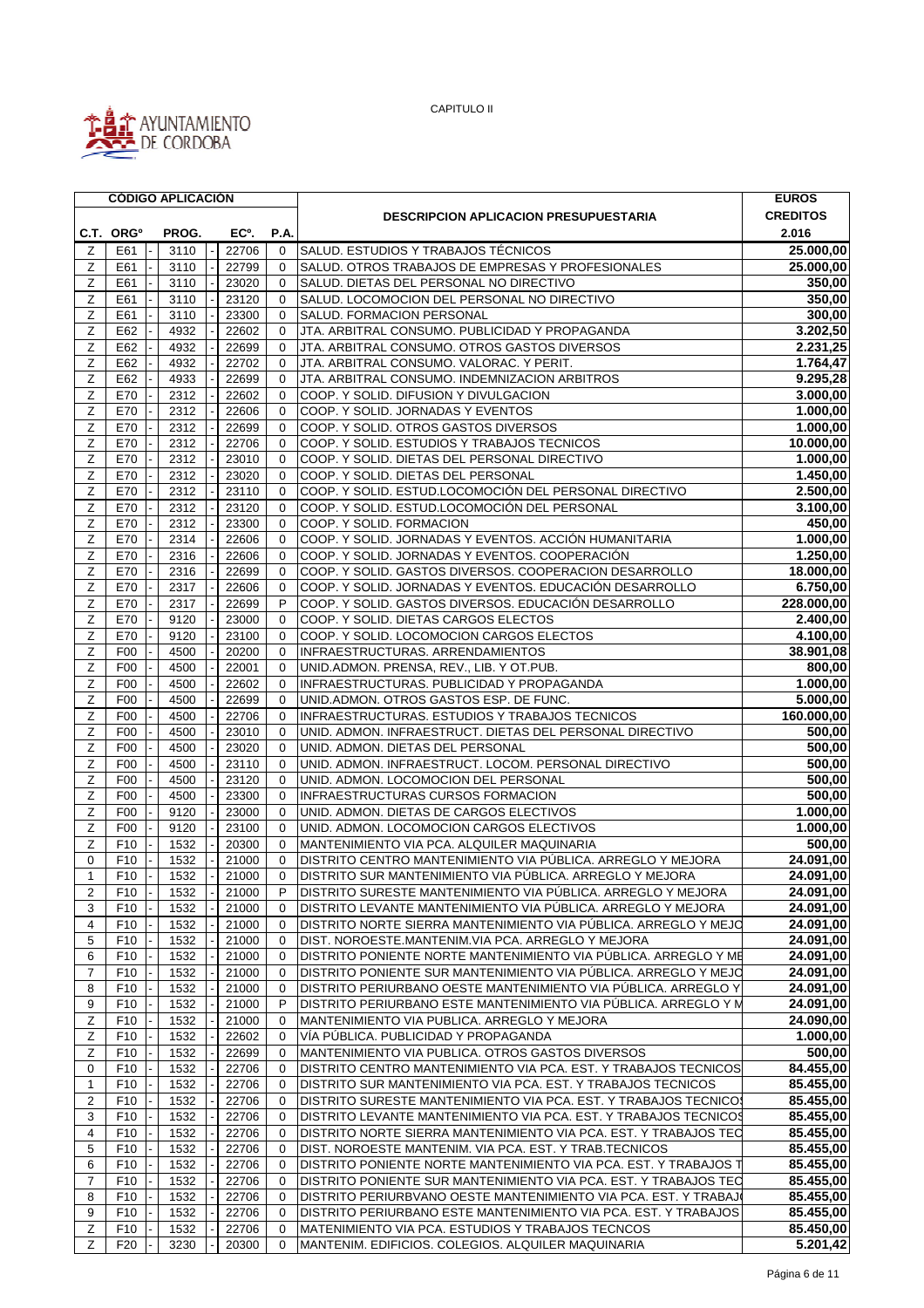

|                  |                       | <b>CÓDIGO APLICACIÓN</b> |                   |             |                                                                | <b>EUROS</b>           |
|------------------|-----------------------|--------------------------|-------------------|-------------|----------------------------------------------------------------|------------------------|
|                  |                       |                          |                   |             | <b>DESCRIPCION APLICACION PRESUPUESTARIA</b>                   | <b>CREDITOS</b>        |
|                  | C.T. ORG <sup>o</sup> | PROG.                    | EC <sup>o</sup> . | P.A.        |                                                                | 2.016                  |
| $\Omega$         | F <sub>20</sub>       | 3230                     | 21200             | 0           | DISTRITO CENTRO MANTENIM. COLEGIOS. CONSERVACION Y REPARACION  | 41.722,18              |
| $\mathbf{1}$     | F <sub>20</sub>       | 3230                     | 21200             | $\Omega$    | DISTRITO SUR MANTENIM. COLEGIOS. CONSERVACION Y REPARACION     | 41.722,18              |
| $\overline{2}$   | F <sub>20</sub>       | 3230                     | 21200             | $\Omega$    | DISTRITO SURESTE MANTENIM. COLEGIOS. CONSERVACION Y REPARACIO  | 41.722,18              |
| 3                | F <sub>20</sub>       | 3230                     | 21200             | 0           | DISTRITO LEVANTE MANTENIM. COLEGIOS. CONSERVACION Y REPARACIOI | 41.722,18              |
| 4                | F <sub>20</sub>       | 3230                     | 21200             | 0           | DISTRITO NORTE SIERRA MANTENIM. COLEGIOS. CONSERVACION Y REPAR | 41.722,18              |
| 5                | F <sub>20</sub>       | 3230                     | 21200             | 0           | DIST. NOROESTE MANTENIM.COLEGIOS.CONSERV. Y REPARACION         | 41.722,18              |
|                  |                       |                          |                   |             |                                                                | 41.722.18              |
| 6                | F <sub>20</sub>       | 3230                     | 21200             | 0           | DISTRITO PONIENTE NORTE MANTENIM. COLEGIOS. CONSERVACION Y REF |                        |
| $\overline{7}$   | F <sub>20</sub>       | 3230                     | 21200             | $\mathbf 0$ | DISTRITO PONIENTE SUR MANTENIM. COLEGIOS. CONSERVACION Y REPAR | 41.722,18              |
| 8                | F <sub>20</sub>       | 3230                     | 21200             | $\Omega$    | DISTRITO PERIURBANO OESTE MANTENIM. COLEGIOS. CONSERVACION Y F | 41.722,18              |
| 9                | F20                   | 3230                     | 21200             | 0           | DISTRITO PERIURBANO ESTE MANTENIM. COLEGIOS. CONSERVACION Y RE | 41.722,18              |
| Ζ                | F20                   | 3230                     | 21200             | $\Omega$    | MATENIMIENTO COLEGIOS. CONSERVACION Y REPARACION               | 41.722,19              |
| Ζ                | F <sub>20</sub>       | 3230                     | 22100             | 0           | MATENIMIENTO COLEGIOS. ENERGIA ELECTRICA                       | 862.014,68             |
| Ζ                | F <sub>20</sub>       | 3230                     | 22102             | 0           | MANTENIMIENTO COLEGIOS. SUMINISTROS DE GAS                     | 42.509,08              |
| Z                | F20                   | 3230                     | 22103             | 0           | MANTENIM. COLEGIOS. SUMINISTRO CARBURANTES                     | 154.459,87             |
| 0                | F20                   | 9200                     | 21201             | $\mathbf 0$ | DISTRITO CENTRO MANTENIMIENTO. CONSERVACION Y REPARACION       | 62.144,38              |
| 1                | F20                   | 9200                     | 21201             | $\Omega$    | DISTRITO SUR MANTENIMIENTO. CONSERVACION Y REPARACION          | 62.144,38              |
| $\overline{2}$   | F <sub>20</sub>       | 9200                     | 21201             | 0           | DISTRITO SURESTE MANTENIMIENTO. CONSERVACION Y REPARACION      | 62.144,38              |
| 3                | F <sub>20</sub>       | 9200                     | 21201             | $\mathbf 0$ | DISTRITO LEVANTE MANTENIMIENTO. CONSERVACION Y REPARACION      | 62.144,38              |
| 4                | F <sub>20</sub>       | 9200                     | 21201             | $\mathbf 0$ | DISTRITO NORTE SIERRA MANTENIMIENTO. CONSERVACION Y REPARACIO  | 62.144,38              |
| 5                | F <sub>20</sub>       | 9200                     | 21201             | 0           | DIST. NOROESTE MANTENIM.CONSERV. Y REPARACION                  | 62.144,38              |
| 6                | F <sub>20</sub>       | 9200                     | 21201             | 0           | DISTRITO PONIENTE NORTE MANTENIMIENTO. CONSERVACION Y REPARAÇ  | 62.144,38              |
| 7                | F <sub>20</sub>       | 9200                     | 21201             | 0           | DISTRITO PONIENTE SUR MANTENIMIENTO. CONSERVACION Y REPARACIO  | 62.144,38              |
| 8                | F20                   | 9200                     | 21201             | $\Omega$    | DISTRITO PERIURBANO OESTE MANTENIMIENTO. CONSERVACION Y REPAR  | 62.144,38              |
| 9                | F20                   | 9200                     | 21201             | 0           | DISTRITO PERIURBANO ESTE MANTENIMIENTO. CONSERVACION Y REPARA  | 62.144,38              |
| Ζ                | F <sub>20</sub>       | 9200                     | 21201             | $\mathbf 0$ | MANTENIMIENTO. CONSERVACION Y REPARACION                       | 62.144,39              |
| Ζ                | F <sub>20</sub>       | 9200                     | 22102             | 0           | MANTENIMIENTO EDIFICIOS. SUMINISTRO DE GAS                     | 45.450,00              |
|                  |                       |                          |                   |             |                                                                |                        |
| Ζ                | F <sub>20</sub>       | 9200                     | 22103             | $\Omega$    | MANTENIMIENTO EDIFICIOS. SUMINISTRO DE CARBURANTES             | 72.720,00              |
| Ζ                | F20                   | 9200                     | 22699             | 0           | MANTENIMIENTO EDIFICIOS. OTROS GASTOS DIVERSOS                 | 510,56                 |
| Ζ                | F30                   | 1650                     | 20300             | 0           | ALUMBRADO PUBLICO. ALQUILER MAQUINARIA                         | 500,00                 |
| 0                | F30                   | 1650                     | 21000             | 0           | DISTRITO CENTRO ALUMBRADO PÚBLICO. MEJORA Y REPARAC. INST      | 10.909,00              |
| $\mathbf{1}$     | F30                   | 1650                     | 21000             | 0           | DISTRITO SUR ALUMBRADO PÚBLICO. MEJORA Y REPARAC. INST         | 10.909,00              |
| $\boldsymbol{2}$ | F30                   | 1650                     | 21000             | 0           | DISTRITO SURESTE ALUMBRADO PÚBLICO. MEJORA Y REPARAC. INST     | 10.909,00              |
| 3                | F30                   | 1650                     | 21000             | 0           | DISTRITO LEVANTE ALUMBRADO PÚBLICO. MEJORA Y REPARAC. INST     | 10.909,00              |
| 4                | F30                   | 1650                     | 21000             | $\Omega$    | DISTRITO NORTE SIERRA ALUMBRADO PÚBLICO. MEJORA Y REPARAC. INS | 10.909,00              |
| 5                | F30                   | 1650                     | 21000             | 0           | DIST. NOROESTE ALUMBRADO PÚBLICO. MEJORA Y REPARAC. INST       | 10.909,00              |
| 6                | F30                   | 1650                     | 21000             | 0           | DISTRITO PONIENTE NORTE ALUMBRADO PÚBLICO. MEJORA Y REPARAC. I | 10.909,00              |
| $\overline{7}$   | F30                   | 1650                     | 21000             | $\mathbf 0$ | DISTRITO PONIENTE SUR ALUMBRADO PÚBLICO. MEJORA Y REPARAC. INS | 10.909,00              |
| 8                | F30                   | 1650                     | 21000             | 0           | DISTRITO PERIURBANO OESTE ALUMBRADO PÚBLICO. MEJORA Y REPARA(  | 10.909,00              |
| 9                | F30                   | 1650                     | 21000             | 0           | DISTRITO PERIURBANO ESTE ALUMBRADO PÚBLICO. MEJORA Y REPARAC.  | 10.909,00              |
| Ζ                | F30                   | 1650                     | 21000             | $\Omega$    | ALUMBRADO PUBLICO. MEJORA Y REPARAC. INST.                     | 10.910,00              |
| 0                | F30                   | 1650                     | 21200             | 0           | DIST.CTRO. ALUMBRADO COLEGIOS.MEJORA Y REPARAC.                | 14.091,00              |
| 1                | F30                   | 1650                     | 21200             | 0           | DIST. SUR ALUMBRADO COLEGIOS.MEJORA Y REPARAC.                 | 14.091,00              |
|                  | F30                   | 1650                     | 21200             |             | DISTRITO SURESTE ALUMBRADO COLEGIOS.MEJORA Y REPARACION INST/  | 14.091,00              |
| 2                |                       |                          |                   | 0           | DISTRITO LEVANTE ALUMBRADO COLEGIOS.MEJORA Y REPARACION INSTA  | $\overline{14.091,00}$ |
| 3                | F30                   | 1650                     | 21200             | 0           |                                                                |                        |
| 4                | F30                   | 1650                     | 21200             | 0           | DISTRITO NORTE SIERRA ALUMBRADO COLEGIOS.MEJORA Y REPARACION   | 14.091,00              |
| 5                | F30                   | 1650                     | 21200             | 0           | DIST. NOROESTE ALUMBRADO COLEGIOS.MEJORA Y REPARACION INSTALI  | 14.091,00              |
| 6                | F30                   | 1650                     | 21200             | 0           | DISTRITO PONIENTE NORTE ALUMBRADO COLEGIOS.MEJORA Y REPARACI   | 14.091,00              |
| 7                | F30                   | 1650                     | 21200             | 0           | DISTRITO PONIENTE SUR ALUMBRADO COLEGIOS.MEJORA Y REPARACION   | 14.091,00              |
| 8                | F30                   | 1650                     | 21200             | 0           | DISTRITO PERIURBANO OESTE ALUMBRADO COLEGIOS.MEJORA Y REPARA   | 14.091,00              |
| 9                | F30                   | 1650                     | 21200             | 0           | DISTRITO PERIURBANO ESTE ALUMBRADO COLEGIOS.MEJORA Y REPARAC   | 14.091,00              |
| Ζ                | F30                   | 1650                     | 21200             | 0           | ALUMBRADO COLEGIOS. MEJORA Y REPARAC. INSTALACIONES            | 14.090,00              |
| Ζ                | F30                   | 1650                     | 22100             | 0           | ALUMBRADO PÚBLICO. CONSUMO ENERGIA ELECTRICA                   | 4.824.163,65           |
| 0                | F30                   | 1650                     | 22199             | 0           | DISTRITO CENTRO ALUMBRADO PÚBLICO. MATERIAL ESPECIAL           | 36.270,00              |
| 1                | F30                   | 1650                     | 22199             | 0           | DISTRITO SUR ALUMBRADO PÚBLICO. MATERIAL ESPECIAL              | 36.270,00              |
| $\overline{2}$   | F30                   | 1650                     | 22199             | 0           | DISTRITO SURESTE ALUMBRADO PÚBLICO. MATERIAL ESPECIAL          | 36.270,00              |
| 3                | F30                   | 1650                     | 22199             | 0           | DISTRITO LEVANTE ALUMBRADO PÚBLICO. MATERIAL ESPEICAL          | 36.270,00              |
| 4                | F30                   | 1650                     | 22199             | 0           | DISTRITO NORTE SIERRA ALUMBRADO PÚBLICO. MATERIAL ESPECIAL     | 36.270,00              |
| 5                | F30                   | 1650                     | 22199             | 0           | DIST. NOROESTE ALUMBRADO PÚBLICO. MATERIAL ESPECIAL            | 36.270,00              |
| 6                | F30                   | 1650                     | 22199             | 0           | DISTRITO PONIENTE NORTE ALUMBRADO PÚBLICO. MATERIAL ESPECIAL   | 36.270,00              |
| 7                | F30                   |                          | 22199             |             | DISTRITO PONIENTE SUR ALUMBRADO PÚBLICO. MATERIAL ESPECIAL     | 36.270,00              |
|                  |                       | 1650                     |                   | 0           |                                                                |                        |
| 8                | F30                   | 1650                     | 22199             | 0           | DISTRITO PERIURBANO OESTE ALUMBRADO PÚBLICO. MATERIAL ESPECIAI | 36.270,00              |
| 9                | F30                   | 1650                     | 22199             | 0           | DISTRITO PERIURBANO ESTE ALUMBRADO PÚBLICO. MATERIAL ESPECIAL  | 36.270,00              |
| Z                | F30                   | 1650                     | 22199             | 0           | ALUMBRADO PUBLICO. MATERIAL ESPECIAL                           | 36.300,00              |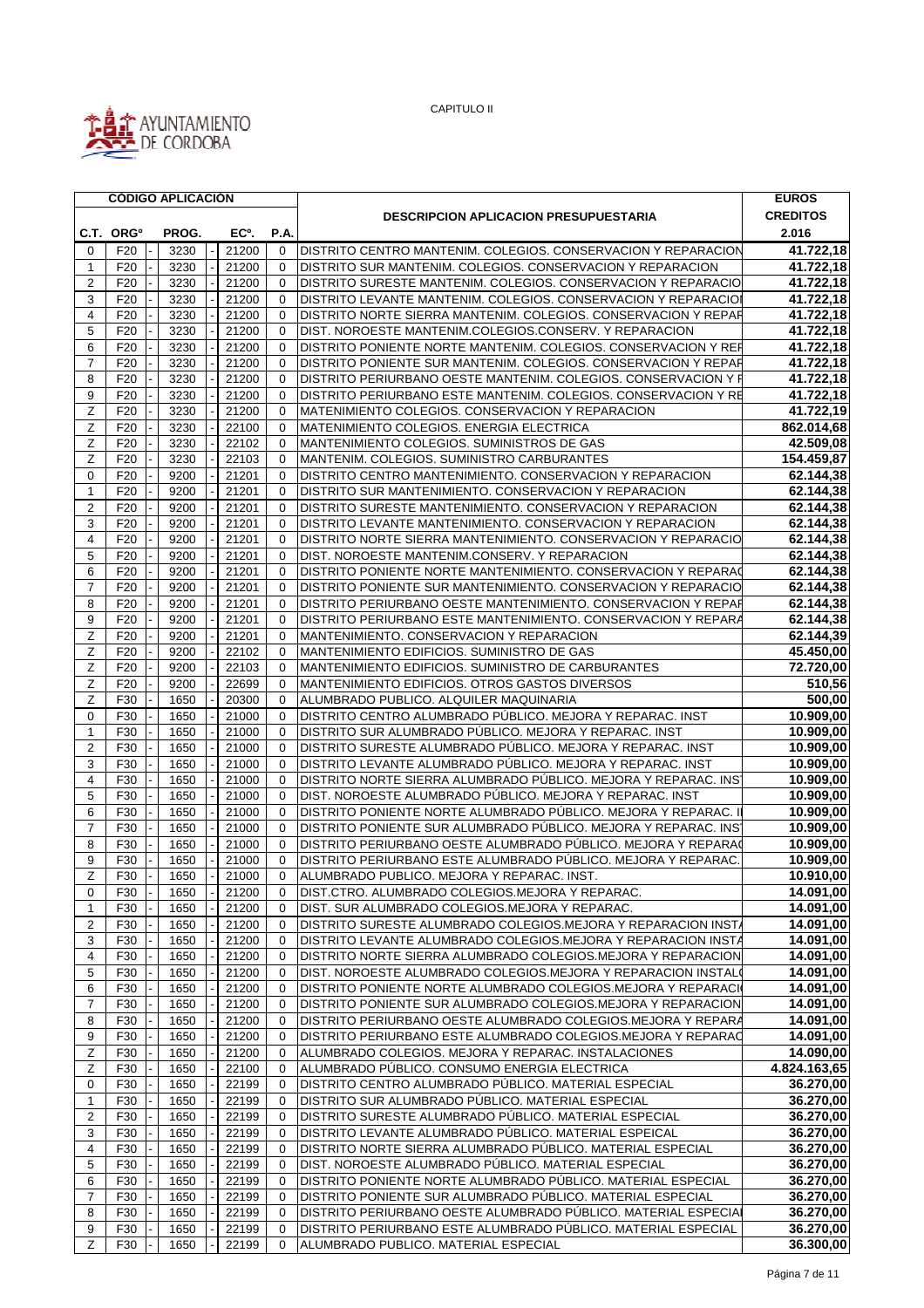

|                     |                       | <b>CÓDIGO APLICACIÓN</b> |                   |                   |                                                              | <b>EUROS</b>             |
|---------------------|-----------------------|--------------------------|-------------------|-------------------|--------------------------------------------------------------|--------------------------|
|                     |                       |                          |                   |                   | <b>DESCRIPCION APLICACION PRESUPUESTARIA</b>                 | <b>CREDITOS</b>          |
|                     | C.T. ORG <sup>o</sup> | PROG.                    | EC <sup>o</sup> . | P.A.              |                                                              | 2.016                    |
| Z                   | F30                   | 1650                     | 22699             | $\Omega$          | ALUMBRADO PUBLICO. GASTOS FUNCIONAMIENTO                     | 500,00                   |
| Ζ                   | F30                   | 1650                     | 22706             | $\Omega$          | ALUMBRADO PUBLICO. ESTUDIOS Y TRABAJOS TECNICOS              | 1.590.116,75             |
| $\mathbf 0$         | F30                   | 1651                     | 22799             | 0                 | DISTRITO CENTRO ALUMBRADO EXTRAORDINARIO                     | 119.110,00               |
| 1                   | F30                   | 1651                     | 22799             | $\mathbf 0$       | DISTRITO SUR ALUMBRADO EXTRAORDINARIO                        | 119.110,00               |
| $\overline{2}$      | F30                   | 1651                     | 22799             | 0                 | DISTRITO SURESTE ALUMBRADO EXTRAORDINARIO                    | 119.110,00               |
| 3                   | F30                   | 1651                     | 22799             | $\mathbf 0$       | DISTRITO LEVANTE ALUMBRADO EXTRAORDINARIO                    | 119.110,00               |
| 4                   | F30                   | 1651                     | 22799             | $\mathbf 0$       | DISTRITO NORTE SIERRA ALUMBRADO EXTRAORDINARIO               | 119.110,00               |
| 5                   | F30                   | 1651                     | 22799             | $\mathbf 0$       | DISTRITO NOROESTE ALUMBRADO EXTRAORDINARIO                   | 119.110,00               |
|                     |                       |                          |                   | $\Omega$          | DISTRITO PONIENTE NORTE ALUMBRADO EXTRAORDINARIO             | 119.110,00               |
| 6<br>$\overline{7}$ | F30                   | 1651                     | 22799             |                   |                                                              |                          |
|                     | F30                   | 1651                     | 22799             | 0                 | DISTRITO PONIENTE SUR ALUMBRADO EXTRAORDINARIO               | 119.110,00               |
| 8                   | F30                   | 1651                     | 22799             | $\mathbf 0$       | DISTRITO PERIURBANO OESTE ALUMBRADO EXTRAORDINARIO           | 119.110,00               |
| 9                   | F30                   | 1651                     | 22799             | $\mathbf 0$       | DISTRITO PERIURBANO ESTE ALUMBRADO EXTRAORDINARIO            | 119.110,00               |
| Ζ                   | F30                   | 1651                     | 22799             | 0                 | ALUMBRADO PÚBLICO. ALUMBRADO EXTRAORDINARIO                  | 119.155,40               |
| Ζ                   | F30                   | 9201                     | 22100             | $\Omega$          | ALUMBRADO PÚBLICO. CONSUMO ENERGÍA ELÉCTRICA INMUEBLES MPALE | 2.488.661,88             |
| Ζ                   | F40                   | 9200                     | 20300             | $\mathbf 0$       | PARQUE MOVIL. ALQUILER DE MAQUINARIA                         | 50.500,00                |
| Ζ                   | F40                   | 9200                     | 21400             | $\Omega$          | PARQUE MOVIL. CONSERV.Y REPAR. VEHICULOS                     | 340.000,00               |
| Ζ                   | F40                   | 9200                     | 22103             | 0                 | PARQUE MOVIL. COMBUSTIBLES Y CARBURANTES                     | 607.809,50               |
| Ζ                   | F40                   | 9200                     | 22199             | 0                 | PARQUE MOVIL. HERRERIA MAT. TEC. ESP. NO INV                 | 25.000,00                |
| Ζ                   | F40                   | 9200                     | 22400             | $\mathbf 0$       | PARQUE MOVIL. PRIMAS DE SEGUROS                              | 200.000,00               |
| Z                   | F40                   | 9200                     | 22699             | $\Omega$          | PARQUE MOVIL. OTROS GASTOS DIVERSOS                          | $\overline{500}$ ,00     |
| Ζ                   | F40                   | 9201                     | 22701             | 0                 | PARQUE MOVIL. SEGURIDAD                                      | $\overline{500,00}$      |
| Ζ                   | F40                   | 9201                     | 22706             | 0                 | MANTENIMIENTO MONTAJE MODULOS Y ESCEN                        | 690.000,00               |
| Ζ                   | F40                   | 9202                     | 22699             | $\Omega$          | PARQUE MOVIL. GASTOS DE FUNCIONAMIENTO                       | 500,00                   |
| Ζ                   | F <sub>50</sub>       | 1710                     | 20300             | 0                 | PARQUES Y JARDINES. ALQUILER DE MAQUINARIA                   | 90.000,00                |
| 0                   | F <sub>50</sub>       | 1710                     | 21000             | $\mathbf 0$       | DISTRITO CENTRO P. Y J. GASTOS MANTENIMIENTO                 | 22.636,36                |
| 1                   | F <sub>50</sub>       | 1710                     | 21000             | $\mathbf 0$       | DISTRITO SUR P. Y J. GASTOS MANTENIMIENTO                    | 22.636,36                |
| $\overline{2}$      | F <sub>50</sub>       | 1710                     | 21000             | $\Omega$          | DISTRITO SURESTE P. Y J. GASTOS MANTENIMIENTO                | 22.636,36                |
| 3                   | F <sub>50</sub>       | 1710                     | 21000             | 0                 | DISTRITO LEVANTE P. Y J. GASTOS MANTENIMIENTO                | 22.636,36                |
| 4                   | F <sub>50</sub>       | 1710                     | 21000             | 0                 | DISTRITO NORTE SIERRA P. Y J. GASTOS MANTENIMIENTO           | 22.636,36                |
| 5                   | F <sub>50</sub>       | 1710                     | 21000             | $\mathbf 0$       | DIST. NOROESTE P. Y J. GASTOS MANTENIMIENTO                  | 22.636,36                |
| 6                   | F <sub>50</sub>       | 1710                     | 21000             | $\mathbf 0$       | DISTRITO PONIENTE NORTE P. Y J. GASTOS MANTENIMIENTO         | 22.636,36                |
| $\overline{7}$      | F <sub>50</sub>       | 1710                     | 21000             | $\Omega$          | DISTRITO PONIENTE SUR P. Y J. GASTOS MANTENIMIENTO           | 22.636,36                |
| 8                   | F <sub>50</sub>       | 1710                     | 21000             | P                 | DISTRITO PERIURBANO OESTE P. Y J. GASTOS MANTENIMIENTO       | 22.636,36                |
| 9                   | F <sub>50</sub>       | 1710                     | 21000             | P                 | DISTRITO PERIURBANO ESTE P. Y J. GASTOS MANTENIMIENTO        | 22.636,36                |
| Ζ                   | F <sub>50</sub>       | 1710                     | 21000             | 0                 | PARQUES Y JARDINES. GASTOS MANTENIMIENTO                     | 22.636,36                |
| Ζ                   | F50                   | 1710                     | 21300             | $\Omega$          | PARQUES Y JARDINES. MANTENIMIENTO MAQUINARIA                 | 35.000,00                |
| $\overline{z}$      | F <sub>50</sub>       | 1710                     | 22103             | $\mathbf 0$       | PARQUES Y JARDINES. COMBUSTIBLES                             | 12.500,00                |
| Ζ                   | F <sub>50</sub>       | 1710                     | 22199             | 0                 | PARQUES Y JARDINES. MATERIALES ESPECIALES                    | 340.000,00               |
| Ζ                   | F <sub>50</sub>       | 1710                     | 22699             | 0                 | PARQUES Y JARDINES. OTROS GASTOS DIVERSOS                    | 7.500,00                 |
| Ζ                   | F50                   | 1710                     | 22701             | $\Omega$          | PARQUES Y JARDINES, SEGURIDAD                                | 160.000,00               |
|                     |                       |                          |                   |                   | DISTRITO CENTRO P. Y J. CONTRATO MANTENIMIENTO               | 323.147,00               |
| 0                   | F50<br>F50            | 1710<br>1710             | 22706<br>22706    | $\mathbf{0}$<br>0 | DISTRITO SUR P. Y J. CONTRATO MANTENIMIENTO                  | 323.147,00               |
| 1                   |                       |                          |                   |                   |                                                              |                          |
| 2                   | F <sub>50</sub>       | 1710                     | 22706             | 0                 | DISTRITO SURESTE P. Y J. CONTRATO MANTENIMIENTO              | 323.147,00               |
| 3                   | F <sub>50</sub>       | 1710                     | 22706             | 0                 | DISTRITO LEVANTE P. Y J. CONTRATO MANTENIMIENTO              | 323.147,00               |
| 4                   | F <sub>50</sub>       | 1710                     | 22706             | 0                 | DISTRITO NORTE SIERRA P. Y J. CONTRATO MANTENIMIENTO         | 323.147,00<br>323.147,00 |
| 5                   | F <sub>50</sub>       | 1710                     | 22706             | 0                 | DIST. NOROESTE P. Y J. CONTRATO MANTENIMIENTO                |                          |
| 6                   | F <sub>50</sub>       | 1710                     | 22706             | 0                 | DISTRITO PONIENTE NORTE P. Y J. CONTRATO MANTENIMIENTO       | 323.147,00               |
| 7                   | F <sub>50</sub>       | 1710                     | 22706             | 0                 | DISTRITO PONIENTE SUR P. Y J. CONTRATO MANTENIMIENTO         | 323.147,00               |
| 8                   | F <sub>50</sub>       | 1710                     | 22706             | 0                 | DISTRITO PERIURBANO OESTE P. Y J. CONTRATO MANTENIMIENTO     | 323.147,00               |
| 9                   | F <sub>50</sub>       | 1710                     | 22706             | 0                 | DISTRITO PERIURBANO ESTE P. Y J. CONTRATO MANTENIMIENTO      | 323.147,00               |
| Ζ                   | F <sub>50</sub>       | 1710                     | 22706             | 0                 | PARQUES Y JARDINES. CONTRATO MANTENIMIENTO                   | 323.145,00               |
| Ζ                   | F60                   | 1700                     | 22699             | 0                 | MEDIO AMBIENTE. GASTOS DIVERSOS                              | 35.600,00                |
| Ζ                   | F60                   | 1700                     | 22699             | P                 | MEDIO AMBIENTE. OTROS GASTOS ESPECIALES FUNCIONAMIENTO       | 7.000,00                 |
| $\mathsf Z$         | F60                   | 1700                     | 22706             | 0                 | MEDIO AMBIENTE. ESTUDIOS Y TRABAJOS TECNICOS                 | 5.000,00                 |
| Ζ                   | F60                   | 1700                     | 23020             | 0                 | MEDIO AMBIENTE. DIETAS DEL PERSONAL                          | 2.000,00                 |
| Ζ                   | F60                   | 1700                     | 23120             | 0                 | MEDIO AMBIENTE. LOCOMOCION DEL PERSONAL                      | 2.000,00                 |
| Ζ                   | F60                   | 1700                     | 23300             | 0                 | MEDIO AMBIENTE. CURSOS DE FORMACION                          | 1.000,00                 |
| $\mathsf Z$         | F60                   | 1701                     | 22699             | 0                 | MEDIO AMBIENTE. AGENDA 21 LOCAL                              | 37.000,00                |
| Ζ                   | F60                   | 1702                     | 22699             | 0                 | MEDIO AMBIENTE. ACTIVIDADES EDUCATIVAS                       | 20.000,00                |
| Ζ                   | F60                   | 9120                     | 23000             | 0                 | MEDIO AMBIENTE. DIETAS CARGOS ELECTOS                        | 1.000,00                 |
| $\mathsf Z$         | F60                   | 9120                     | 23100             | 0                 | MEDIO AMBIENTE. LOCOMOCIÓN CARGOS ELECTOS                    | 600,00                   |
| Ζ                   | F70                   | 3370                     | 22113             | 0                 | ZOOLOGICO. MANUTENCION DE ANIMALES                           | 165.000,00               |
| Z                   | F70                   | 3370                     | 22609             | 0                 | ZOOLOGICO. ACTIVIDADES EDUCATIVAS Y DE PROMOCION             | 5.000,00                 |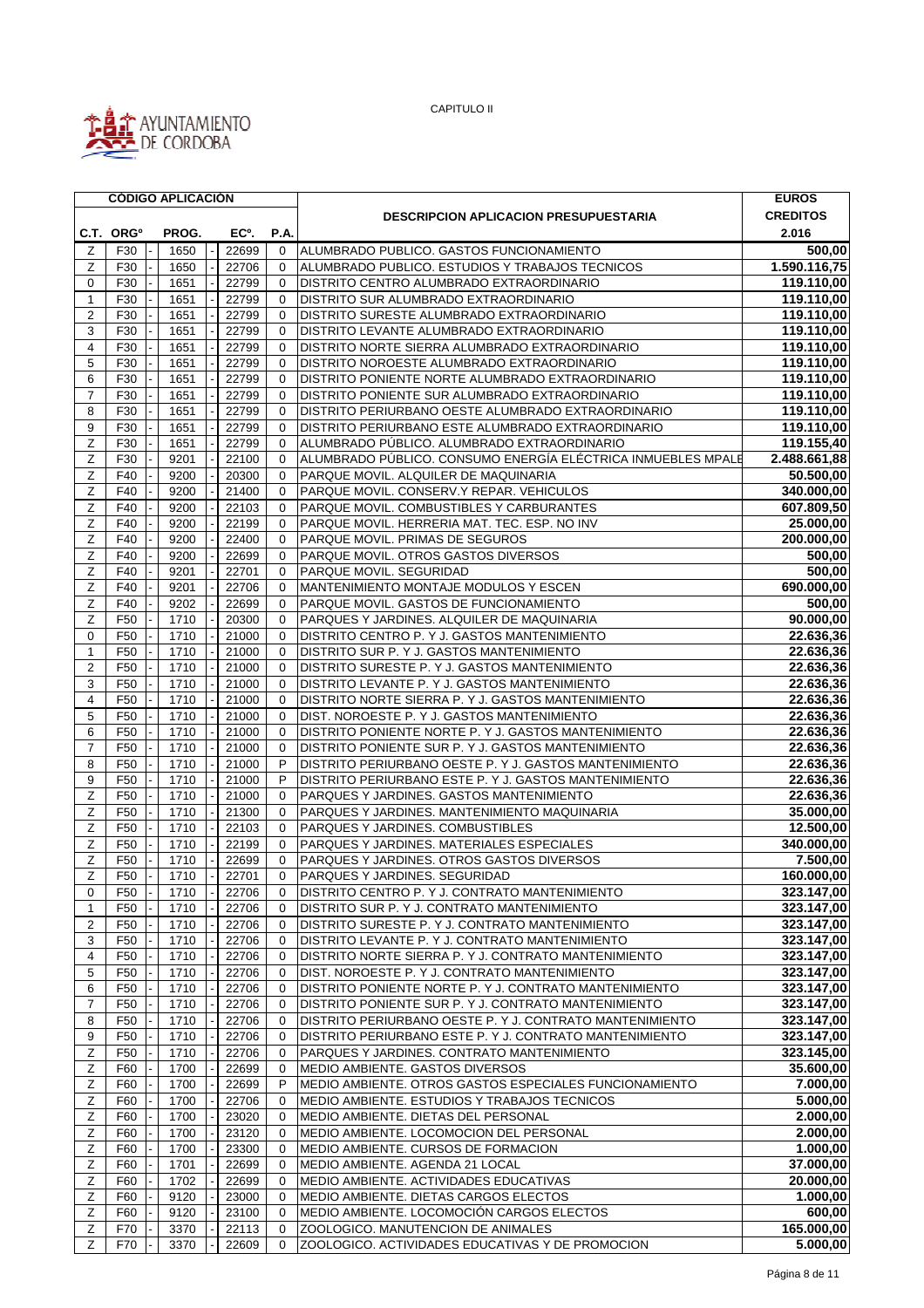

|                |                       | <b>CÓDIGO APLICACIÓN</b> |                   |             |                                                            | <b>EUROS</b>    |
|----------------|-----------------------|--------------------------|-------------------|-------------|------------------------------------------------------------|-----------------|
|                |                       |                          |                   |             | <b>DESCRIPCION APLICACION PRESUPUESTARIA</b>               | <b>CREDITOS</b> |
|                | C.T. ORG <sup>o</sup> | PROG.                    | EC <sup>o</sup> . | P.A.        |                                                            | 2.016           |
| Ζ              | F70                   | 3370                     | 22699             | $\mathbf 0$ | ZOOLOGICO OTROS GASTOS FUNCIONAMIENTO                      | 17.800,00       |
| Ζ              | F70                   | 3370                     | 22699             | P           | ZOOLOGICO. GASTOS DIVERSOS                                 | 67.698,00       |
| Ζ              | F70                   | 3370                     | 22700             | 0           | ZOOLOGICO. LIMPIEZA Y ASEO                                 | 10.000,00       |
| Ζ              | F70                   | 3370                     | 22701             | $\mathbf 0$ | ZOOLOGICO. SEGURIDAD                                       | 150.000,00      |
| Ζ              | F70                   | 3370                     | 22706             | $\mathbf 0$ | ZOOLOGICO. ESTUDIOS Y TRABAJOS TECNICOS                    | 58.000,00       |
| Ζ              | F70                   | 3370                     | 22799             | $\mathbf 0$ | ZOOLOGICO. MONITORAJE                                      | 80.000,00       |
| Ζ              | H <sub>00</sub>       | 9120                     | 23000             | $\mathbf 0$ | HACIENDA. DIETAS CARGOS ELECTOS                            | 425,00          |
| Ζ              | H <sub>00</sub>       | 9120                     | 23100             | $\mathbf 0$ | HACIENDA. LOCOMOCION CARGOS ELECTOS                        | 595,00          |
|                |                       |                          | 22500             | $\Omega$    |                                                            |                 |
| Ζ              | H <sub>00</sub>       | 9310                     |                   |             | HACIENDA. TASA AUTORIDAD INDEPENDIENTE DE RESPONS. FISCAL  | 2.830,82        |
| Ζ              | H <sub>00</sub>       | 9310                     | 22699             | 0           | HACIENDA GASTOS FUNCIONAMIENTO                             | 112.081,11      |
| Ζ              | H <sub>00</sub>       | 9311                     | 22000             | $\Omega$    | HACIENDA. MATERIAL NO INVENTARIABLE                        | 255,00          |
| Ζ              | H <sub>00</sub>       | 9311                     | 22001             | $\Omega$    | HACIENDA. SUSCRIPCIONES PUBLICACIONES                      | 595,00          |
| Ζ              | H <sub>00</sub>       | 9311                     | 22699             | $\mathbf 0$ | HACIENDA. PRESTAC. DE SERV. A TRAVÉS DE INTERNET           | 425,00          |
| Ζ              | H <sub>00</sub>       | 9311                     | 22706             | $\mathbf 0$ | HACIENDA. ESTUDIOS Y TRABAJOS TECNICOS                     | 50.000,00       |
| Ζ              | H <sub>00</sub>       | 9311                     | 22799             | $\mathbf 0$ | HACIENDA. DIGITALIZACIÓN DE ARCHIVOS                       | 850,00          |
| Ζ              | H <sub>00</sub>       | 9311                     | 23010             | $\Omega$    | HACIENDA. DIETAS PERSONAL DIRECTIVO                        | 1.000,00        |
| Ζ              | H <sub>00</sub>       | 9311                     | 23020             | 0           | HACIENDA. DIETAS PERSONAL                                  | 1.700,00        |
| Ζ              | H <sub>00</sub>       | 9311                     | 23110             | $\mathbf 0$ | HACIENDA. LOCOMOCION DEL PERSONAL DIRECTIVO                | 1.000,00        |
| Ζ              | H <sub>00</sub>       | 9311                     | 23120             | $\mathbf 0$ | HACIENDA. LOCOMOCION DEL PERSONAL                          | 1.000,00        |
| Ζ              | H <sub>00</sub>       | 9311                     | 23300             | $\Omega$    | HACIENDA. CURSOS FORMACION                                 | 1.700,00        |
| Ζ              | H <sub>00</sub>       | 9317                     | 22699             | 0           | HACIENDA. PLAN MUNICIPAL DE LA VIVIENDA                    | 100.000,00      |
| z              | H <sub>0</sub> 1      | 9312                     | 22001             | 0           | O.G.E-F. PRENSA, REVISTAS Y OTRAS PUBLICACIONES            | 1.000,00        |
| Ζ              | H <sub>01</sub>       | 9312                     | 22699             | $\Omega$    | O.G.E-F. GASTOS FUNCIONAMIENTO                             | 1.000,00        |
| Ζ              | H <sub>01</sub>       | 9312                     | 22706             | $\mathbf 0$ | O.G.E-F. APLICACIONES INFORMÁTICAS                         | 50.000,00       |
| Ζ              | H <sub>02</sub>       | 9340                     | 22001             | $\Omega$    | O.G.E-F. TESORERIA. PRENSA, REVISTAS Y OTRAS PUBLICACIONES | 500,00          |
| Ζ              | H <sub>02</sub>       | 9340                     | 22699             | $\mathbf 0$ | O.G.E-F. TESORERIA. GASTOS FUNCIONAMIENTO                  | 500,00          |
| Ζ              | H <sub>03</sub>       | 9314                     | 22001             | $\Omega$    | O.P.E-P. PRENSA, REVISTAS Y OTRAS PUBLICACIONES            | 1.500,00        |
| $\overline{z}$ | H <sub>03</sub>       | 9314                     | 22699             | 0           | O.P.E-P. G. DE FUNCIONAMIENTO                              | 1.000,00        |
| Ζ              | H <sub>03</sub>       | 9316                     | 22699             | $\mathbf 0$ | O.P.E-P. CONTROL PRESUP. G. DE FUNCIONAMIENTO              | 1.861,00        |
| Ζ              | H <sub>04</sub>       | 9315                     | 22699             | $\Omega$    | O.P.E-P. ANALISIS Y EST. EC. G. DE FUNCIONAMIENTO          | 1.000,00        |
| Ζ              | H <sub>04</sub>       | 9315                     | 22706             | 0           | O.P.E-P. ANALISIS Y EST. EC. EST. Y TRAB. TCOS.            | 10.200,00       |
| Ζ              | H <sub>05</sub>       | 9320                     | 22001             | $\mathbf 0$ | O.G.T. PRENSA, REVISTAS Y OTRAS PUBLICACIONES              | 10.000,00       |
| Ζ              | H <sub>05</sub>       | 9320                     | 22603             | $\mathbf 0$ | O.G.T. G. PUBLICACIONES                                    | 10.000,00       |
| Ζ              | H <sub>05</sub>       | 9320                     | 22699             | $\Omega$    | O.G.T. G. DE FUNCIONAMIENTO                                | 3.000,00        |
| Ζ              | H <sub>05</sub>       | 9320                     | 23010             | 0           | O.G.T. DIETAS PERSONAL DIRECTIVO                           | 250,00          |
| Ζ              | H <sub>05</sub>       | 9320                     | 23020             | $\mathbf 0$ | O.G.T. DIETAS PERSONAL                                     | 250,00          |
| Ζ              | H <sub>05</sub>       | 9320                     | 23110             | $\mathbf 0$ | O.G.T. LOCOMOCION PERSONAL DIRECTIVO                       | 250,00          |
| Ζ              | H <sub>05</sub>       | 9320                     | 23120             | $\mathbf 0$ | O.G.T. GASTOS DE LOCOMOCION                                | 250,00          |
| Ζ              | H <sub>05</sub>       | 9321                     | 22706             | 0           | O.G.T.GESTIÓN TRIBUT. EST. Y TRAB. TCOS.                   | 500.000,00      |
| Ζ              | H06                   | 9322                     | 22706             | $\Omega$    | O.G.T.INSPECCIÓN. EST. Y TRAB. TCOS.                       | 25.000,00       |
| Ζ              | H <sub>0</sub> 8      | 9324                     | 22699             | 0           | O.G.T. RECAUDACIÓN.OTROS G. ESP. DE FUNCIONAM.             | 75.000,00       |
| Ζ              | H <sub>08</sub>       | 9324                     | 22706             | 0           | O.G.T. RECAUDACIÓN. ESTUDIOS Y TRAB. TCOS.                 | 100.000,00      |
| Ζ              | H <sub>09</sub>       | 9325                     | 22001             | 0           | T.R.E.A. PRENSA Y OTRAS PUBLICACIONES                      | 12.000,00       |
| Ζ              | H <sub>09</sub>       | 9325                     | 22699             | 0           | T.R.E.A. G. DE FUNCIONAMIENTO                              | 2.285,00        |
| Ζ              | H <sub>09</sub>       | 9325                     | 23010             | 0           | T.R.E.A. DIETAS PERSONAL DIRECTIVO                         | 100,00          |
| Z              | H <sub>09</sub>       | 9325                     | 23020             | 0           | T.R.E.A. DIETAS DEL PERSONAL                               | 200,00          |
|                | H <sub>09</sub>       | 9325                     | 23110             |             |                                                            | 200,00          |
| Ζ              |                       |                          | 23120             | 0           | T.R.E.A. LOCOMOCION PERSONAL DIRECTIVO                     |                 |
| Ζ              | H <sub>09</sub>       | 9325                     |                   | 0           | T.R.E.A. LOCOMOCIÓN DEL PERSONAL                           | 200,00          |
| Z              | H <sub>09</sub>       | 9325                     | 23302             | 0           | T.R.E.A. ASISTENCIA A ÓRGANOS COLEGIADOS                   | 24.600,00       |
| Ζ              | H <sub>10</sub>       | 9310                     | 22001             | 0           | INTERVENCIÓN. PUBLICACIONES                                | 1.000,00        |
| Z              | H <sub>10</sub>       | 9310                     | 22699             | 0           | INTERVENCIÓN G. DE FUNCIONAMIENTO                          | 500,00          |
| Ζ              | H <sub>10</sub>       | 9310                     | 22706             | 0           | INTERVENCIÓN. ESTUDIOS Y TRAB. TCOS.                       | 26.985,00       |
| Ζ              | H <sub>10</sub>       | 9310                     | 23010             | 0           | INTERVENCION. DIETAS DEL PERSONAL DIRECTIVO                | 1.000,00        |
| Z              | H <sub>10</sub>       | 9310                     | 23020             | 0           | INTERVENCIÓN. DIETAS DEL PERSONAL NO DIRECTIVO             | 1.000,00        |
| Ζ              | H <sub>10</sub>       | 9310                     | 23110             | 0           | INTERVENCION. LOCOMOCION DEL PERSONAL DIRECTIVO            | 1.000,00        |
| Ζ              | H <sub>10</sub>       | 9310                     | 23120             | 0           | INTERVENCIÓN. LOCOMOCIÓN DEL PERSONAL                      | 1.000,00        |
| Ζ              | H <sub>10</sub>       | 9310                     | 23300             | 0           | INTERVENCIÓN. CURSOS DE FORMACIÓN                          | 3.000,00        |
| Z              | H <sub>20</sub>       | 9120                     | 23000             | $\mathbf 0$ | GESTIÓN. DIETAS CARGOS ELECTOS                             | 689,00          |
| Z              | H <sub>20</sub>       | 9120                     | 23100             | 0           | GESTIÓN. LOCOMOCIÓN CARGOS ELECTOS                         | 518,00          |
| Ζ              | H <sub>20</sub>       | 9200                     | 20200             | 0           | GESTION. ARRENDAMIENTOS EDIF. Y OT. CONSTRUCC.             | 69.000,00       |
| Ζ              | H <sub>20</sub>       | 9200                     | 22001             | 0           | GESTIÓN. PRENSA, REV.,LIB.                                 | 706,00          |
| Ζ              | H <sub>20</sub>       | 9200                     | 22603             | $\mathbf 0$ | GESTIÓN. GRAL. ANUNCIOS EN DIARIOS OFICIALES               | 11.000,00       |
| Ζ              | H <sub>20</sub>       | 9200                     | 22699             | 0           | GESTIÓN. OTROS GASTOS ESP. DE FUNC.                        | 575,10          |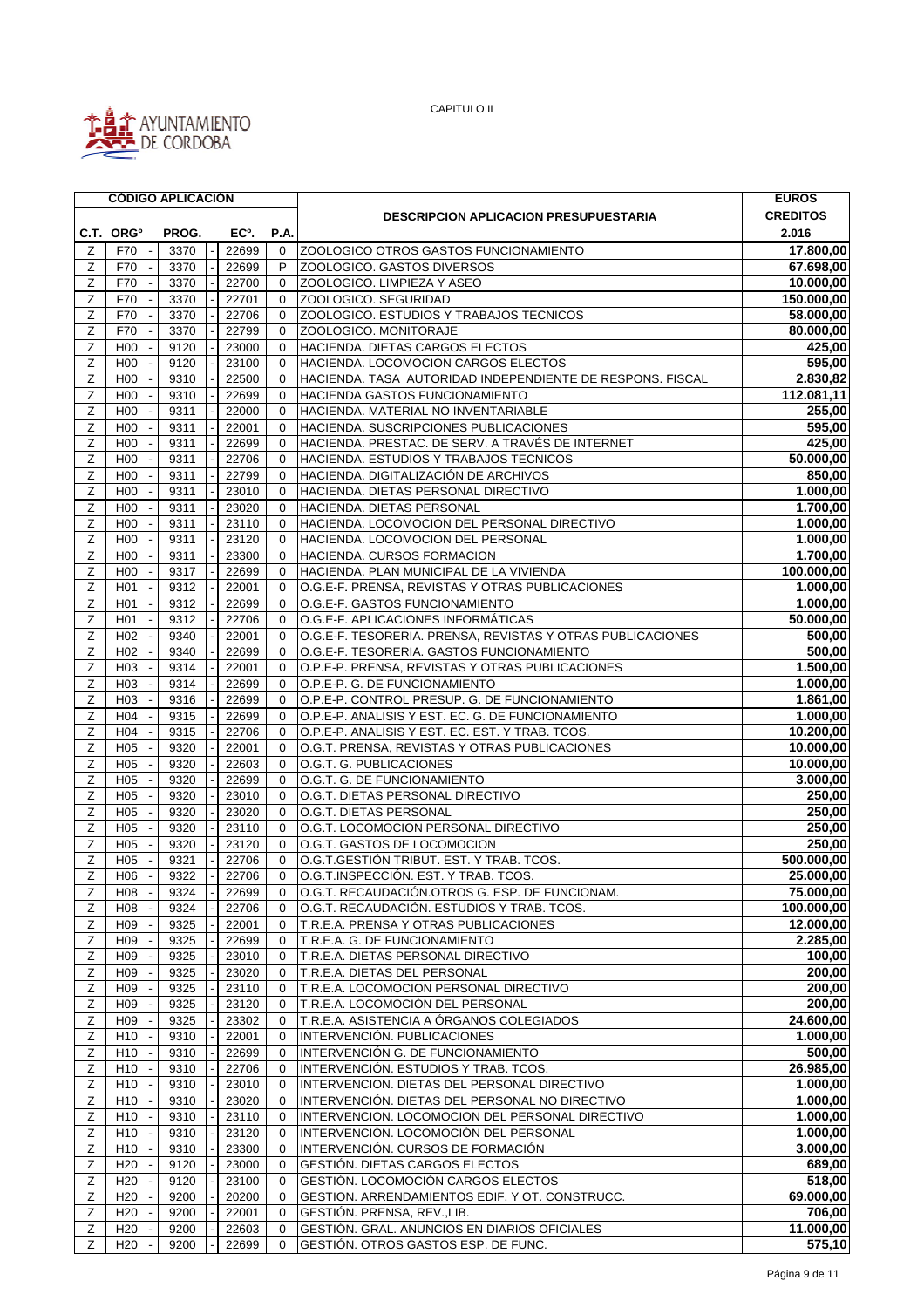

|                |                       | <b>CÓDIGO APLICACIÓN</b> |                          |                   |             |                                                                       | <b>EUROS</b>       |
|----------------|-----------------------|--------------------------|--------------------------|-------------------|-------------|-----------------------------------------------------------------------|--------------------|
|                |                       |                          |                          |                   |             | <b>DESCRIPCION APLICACION PRESUPUESTARIA</b>                          | <b>CREDITOS</b>    |
|                | C.T. ORG <sup>o</sup> | PROG.                    |                          | EC <sup>o</sup> . | <b>P.A.</b> |                                                                       | 2.016              |
| Ζ              | H <sub>20</sub>       | 9200                     | $\overline{\phantom{a}}$ | 22799             | $\mathbf 0$ | GESTION. OT. TRABAJOS REALIZADOS POR EMP. Y PROFESIONALES             | 50.000,00          |
| Ζ              | H <sub>20</sub>       | 9200                     |                          | 23010             | $\Omega$    | GESTION. DIETAS PERSONAL DIRECTIVO                                    | 100,00             |
| Ζ              | H <sub>20</sub>       | 9200                     |                          | 23020             | $\Omega$    | GESTIÓN. GRAL. DIETAS PERSONAL                                        | 218,00             |
| Ζ              | H <sub>20</sub>       | 9200                     |                          | 23110             | $\mathbf 0$ | <b>GESTION. LOCOMOCION PERSONAL DIRECTIVO</b>                         | 100,00             |
|                | H <sub>20</sub>       | 9200                     |                          | 23120             | $\mathbf 0$ | GESTIÓN. GRAL. LOCOMOCION PERSONAL                                    | 218,00             |
| Ζ<br>Ζ         | H <sub>20</sub>       | 9200                     |                          | 23300             | $\Omega$    | GESTIÓN. FORMACION PERSONAL                                           | 800,00             |
|                |                       |                          |                          |                   |             |                                                                       |                    |
| Ζ              | H <sub>23</sub>       | 9250                     |                          | 22602             | $\mathbf 0$ | GESTION. PUBLICIDAD Y PROPAGANDA<br>CPD. ALQUILER DE MATERIAL TECNICO | 18.000,00          |
| Ζ              | H <sub>24</sub>       | 9201                     |                          | 20600             | $\Omega$    |                                                                       | 400.000,00         |
| Ζ              | H <sub>24</sub>       | 9201                     |                          | 21000             | $\mathbf 0$ | CPD. REPARACIONES, MANTEN. Y COSERV.INFRAESTRUCT.                     | 5.000,00           |
| Ζ              | H <sub>24</sub>       | 9201                     |                          | 21200             | $\Omega$    | CPD. REPARACIONES MANTEN. Y CONSERV. EDIFICIOS                        | 40.000,00          |
| Ζ              | H <sub>24</sub>       | 9201                     |                          | 21300             | $\mathbf 0$ | CPD. REPAR. MAQUINARIA, INSTALAC. Y UTILL.                            | 10.000,00          |
| Ζ              | H <sub>24</sub>       | 9201                     |                          | 21600             | $\mathbf 0$ | CPD. REPAR. Y MANTENIMIENTO MAQUINAS                                  | 180.000,00         |
| Ζ              | H <sub>24</sub>       | 9201                     |                          | 22002             | $\Omega$    | CPD. MAT. INFORMATICO NO INVENTARIABLE                                | 110.000,00         |
| Ζ              | H <sub>24</sub>       | 9201                     |                          | 22200             | $\mathbf 0$ | CPD. TELEFONO Y NUEVAS TECNOLOGIAS                                    | 600.000,00         |
| Ζ              | H <sub>24</sub>       | 9201                     |                          | 22203             | $\mathbf 0$ | CPD. COMUNICACIONES INFORMATICAS                                      | 15.000,00          |
| Ζ              | H <sub>24</sub>       | 9201                     |                          | 22706             | $\mathbf 0$ | CPD. CONTRATO SERV. Y PLAN. INFORMAT.                                 | 210.000,00         |
| Ζ              | H <sub>24</sub>       | 9201                     |                          | 22799             | $\Omega$    | CPD. CONTRATOS ADMINISTRACIÓN ELECTRÓNICA                             | 10.000,00          |
| Ζ              | H <sub>25</sub>       | 9330                     |                          | 22101             | 0           | PATRIMONIO. AGUA DE INMUEBLES                                         | 19.000,00          |
| Ζ              | H <sub>25</sub>       | 9330                     |                          | 22400             | $\Omega$    | PATRIMONIO. PRIMAS DE SEGUROS INMUEBLES                               | 150.000,00         |
| Ζ              | H <sub>25</sub>       | 9330                     |                          | 22401             | $\Omega$    | PATRIMONIO. SEGURO RESPONSABILIDAD CIVIL                              | 50.000,00          |
| Ζ              | H <sub>25</sub>       | 9330                     |                          | 22402             | $\Omega$    | PATRIMONIO. RESP. AUTORID. Y PERSONAL                                 | 16.000,00          |
| Ζ              | H <sub>25</sub>       | 9330                     |                          | 22403             | 0           | PATRIMONIO. RESPONSABILIDAD PATRIMONIAL                               | 50.000,00          |
| Ζ              | H <sub>26</sub>       | 9202                     |                          | 22000             | $\mathbf 0$ | S.INTERNOS GASTOS OFICINA                                             | 46.000,00          |
| Ζ              | H <sub>26</sub>       | 9202                     |                          | 22201             | $\Omega$    | S.INTERNOS COMUNICACIONES POSTALES                                    | 600.000,00         |
| Ζ              | H <sub>28</sub>       | 9204                     |                          | 22000             | 0           | GESTIÓN Y EQUIPAMIENTO. MATERIAL IMPRESO Y DE OFICINA                 | 80.000,00          |
| Ζ              | H <sub>28</sub>       | 9204                     |                          | 22699             | $\mathbf 0$ | GESTIÓN Y EQUIPAMIENTO. GASTOS FUNCIONAMIENTO                         | 50.000,00          |
| Ζ              | H <sub>28</sub>       | 9204                     |                          | 22701             | $\mathbf 0$ | GESTIÓN Y EQUIPAMIENTO. SEGURIDAD                                     | 29.000,00          |
| Ζ              | H <sub>28</sub>       | 9204                     |                          | 22706             | $\Omega$    | GESTIÓN Y EQUIPAMIENTO. ESTUDIOS Y TRAB. TCOS.                        | 29.000,00          |
| Ζ              | H <sub>28</sub>       | 9204                     |                          | 22799             | $\mathbf 0$ | GESTIÓN Y EQUIPAMIENTO. OTROS TRAB. REALIZ. POR EMPR. Y PROF.         | 25.200,00          |
| Ζ              | H <sub>28</sub>       | 9205                     |                          | 22699             | $\mathbf 0$ | GESTION Y EQUIPAMIENTO. GASTOS UNIDAD SANCIONES                       | $\overline{10,00}$ |
| Ζ              | H <sub>30</sub>       | 9120                     |                          | 23000             | $\Omega$    | RRHH-PERSONAL. DIETAS CARGOS ELECTOS                                  | 500,00             |
| Ζ              | H <sub>30</sub>       | 9120                     |                          | 23100             | $\mathbf 0$ | RRHH-PERSONAL. LOCOMOCION CARGOS ELECTOS                              | 400,00             |
| Ζ              | H <sub>30</sub>       | 9206                     |                          | 22001             | $\mathbf 0$ | RRHH-PERSONAL. PRENSA, REV., LIB.Y OT. PUB.                           | 4.397,05           |
| Ζ              | H <sub>30</sub>       | 9206                     |                          | 22104             | $\mathbf 0$ | RRHH-PERSONAL. VESTUARIO Y CALZADO                                    | 217.000,00         |
| Ζ              | H <sub>30</sub>       | 9206                     |                          | 22699             | $\Omega$    | RRHH-PERSONAL. G. DE FUNCIONAMIENTO                                   | 12.750,00          |
| $\overline{z}$ | H <sub>30</sub>       | 9206                     |                          | 22706             | 0           | RRHH-PERSONAL. EST. INTEG. INFORMATICA                                | 27.200,00          |
| Ζ              | H <sub>30</sub>       | 9206                     |                          | 22799             | $\mathbf 0$ | RRHH-PERSONAL. VALORACION PUESTOS TRABAJO                             | 76.500,00          |
| Ζ              | H <sub>30</sub>       | 9206                     |                          | 23010             | $\Omega$    | RRHH-PERSONAL, DIETAS DEL PERSONAL DIRECTIVO                          | 300,00             |
| Ζ              | H30                   | 9206                     |                          | 23020             | 0           | RRHH-PERSONAL. DIETAS DEL PERSONAL                                    | 787,00             |
| Z              | H <sub>30</sub>       | 9206                     |                          | 23110             | $\Omega$    | RRHH-PERSONAL. LOCOMOCION DEL PERSONAL DIRECTIVO                      | 400,00             |
| Ζ              | H <sub>30</sub>       | 9206                     |                          | 23120             | 0           | RRHH-PERSONAL. LOCOMOCION DEL PERSONAL                                | 1.360,00           |
| Ζ              | H <sub>30</sub>       | 9206                     |                          | 23300             | $\mathbf 0$ | RRHH-PERSONAL. CURSOS FORMACION                                       | 2.720,00           |
| Ζ              | H32                   | 9208                     |                          | 22603             | 0           | SELECC., FORMACION Y PROMOCION. PUBLICACION CONVOCATORIAS             | 5.050,00           |
| Z              | H32                   | 9208                     |                          | 22606             | 0           | SELECC., FORMACION Y PROMOCION. CURSOS FORMACION INTERNA              | 850,00             |
| Z              | H32                   | 9208                     |                          | 22699             | 0           | SELECC., FORMACION Y PROMOCION. OTROS GASTOS DIVERSOS                 | 4.500.00           |
| Ζ              | H32                   | 9208                     |                          | 22799             | 0           | SELECC., FORMACION Y PROMOCION. OTROS TRAB. REAL. EMPR. Y PROF.       | 4.000,00           |
| Z              | H32                   | 9208                     |                          | 23301             | 0           | SELECC., FORMACION Y PROMOCION. ASISTENCIA A TRIBUNALES               | 30.400,00          |
| Ζ              | H33                   | 9209                     |                          | 22106             | 0           | SALUD LABORAL. PRODUCTOS FARMACEUTICOS                                | 4.250,00           |
| Ζ              | H33                   | 9209                     |                          | 22199             | 0           | SALUD LABORAL. MATERIAL TEC.ESP. NO INV.                              | 850,00             |
| Z              | H33                   | 9209                     |                          | 22699             | 0           | SALUD LABORAL. EXPLORACIONES Y O. G.                                  | 6.800,00           |
| Ζ              | H33                   | 9209                     |                          | 22700             | $\mathbf 0$ | SALUD LABORAL. LIMPIEZA EDIFICIO                                      | 2.000,00           |
| Ζ              | H33                   | 9209                     |                          | 22706             | 0           | SALUD LABORAL. TRABAJOS TECNICOS                                      | 8.200,00           |
| Ζ              | H35                   | 9200                     |                          | 22699             | 0           | REPRESENTACION SINDICAL. GASTOS FUNCIONAMIENTO                        | 10.473,00          |
| 0              | J <sub>00</sub>       | 9240                     |                          | 20500             | 0           | DISTRITO CENTRO. PART. CIUD. ARRENDAMIENTO MOBILIARIO Y ENSERES       | 500,00             |
| $\mathbf 0$    | J <sub>00</sub>       | 9240                     |                          | 22602             | 0           | DISTRITO CENTRO. PART. CIUD. INFORMACIÓN Y COMUNICACIÓN               | 1.000,00           |
|                |                       |                          |                          |                   |             |                                                                       |                    |
| 0              | J <sub>00</sub>       | 9240                     |                          | 22699             | $\mathbf 0$ | DISTRITO CENTRO. PART. CIUD. GASTOS FUNCIONAMIENTO                    | 4.000,00           |
| 0              | ${\sf J00}$           | 9241                     |                          | 22699             | 0           | DISTRITO CENTRO. GASTOS FUNCIONAMIENTO CONSEJO DISTRITO               | 850,00             |
| 0              | J <sub>00</sub>       | 9244                     |                          | 22699             | 0           | DISTRITO CENTRO. PART. CIUD. PROGRAMAS                                | 4.000,00           |
| 0              | J <sub>00</sub>       | 9244                     |                          | 22706             | 0           | DISTRITO CENTRO. PART. CIUD. CONTRATACIÓN DE SERVICIOS                | 4.000,00           |
| 1              | J10                   | 9240                     |                          | 20500             | $\Omega$    | DISTRITO SUR. PART. CIUD. ARRENDAMIENTO MOBILIARIO Y ENSERES          | 600,00             |
| $\mathbf{1}$   | J10                   | 9240                     |                          | 22001             | 0           | DISTRITO SUR. PART. CIUD. PRENSA, REVISTAS Y LIBROS                   | 100,00             |
| 1              | J10                   | 9240                     |                          | 22602             | 0           | DISTRITO SUR. PART. CIUD. INFORMACIÓN Y COMUNICACIÓN                  | 1.000,00           |
| $\mathbf{1}$   | J10                   | 9240                     |                          | 22699             | $\Omega$    | DISTRITO SUR. PART. CIUD. GASTOS FUNCIONAMIENTO                       | 4.000,00           |